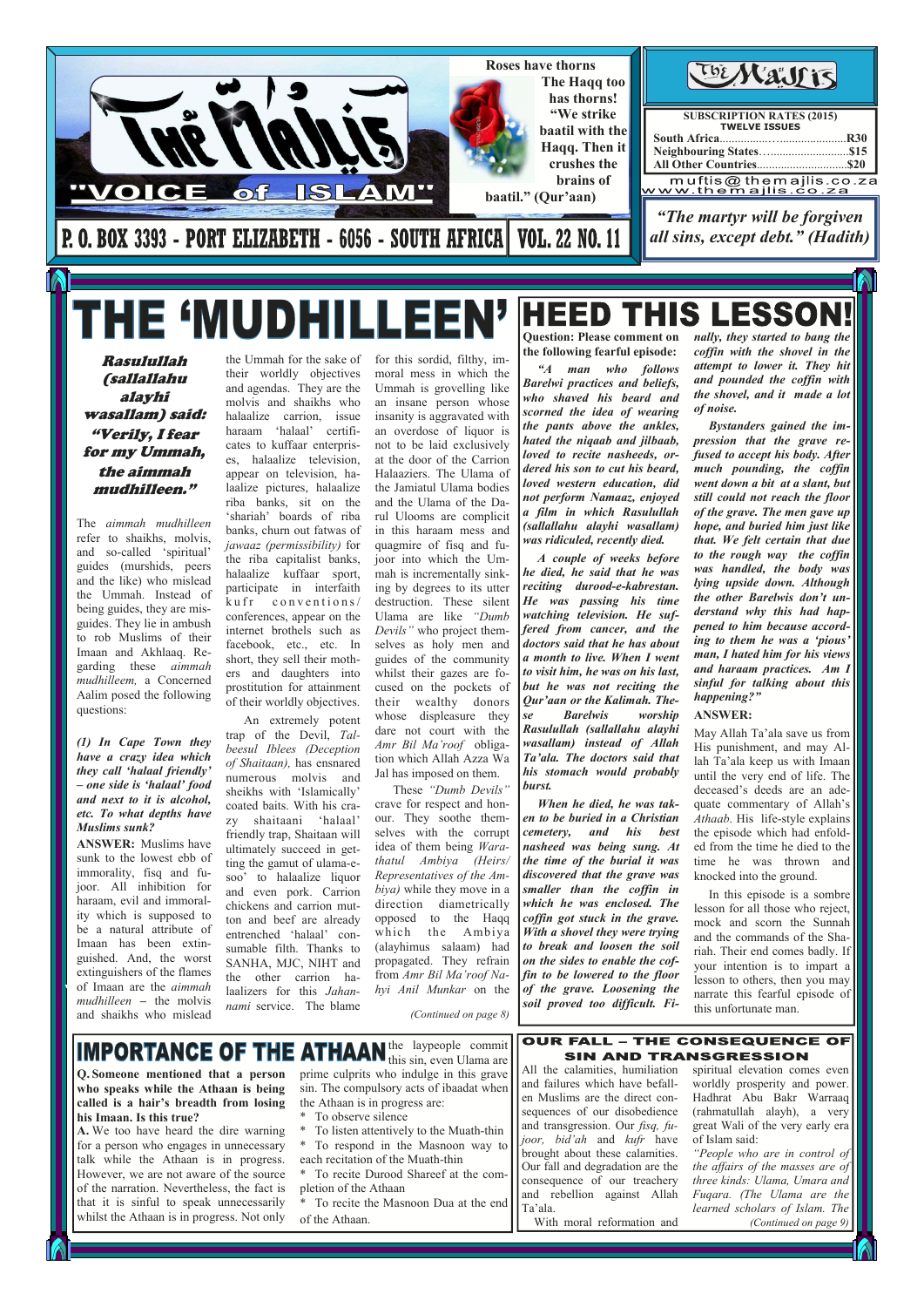### **Q. What can I do or what dua may I read for better hair growth. My hair is falling out.**

**A.** We are not hakeems. A hakeem will prescribe a treatment. However, we can safely suggest for the good of your hair to abandon all these harmful western chemical poisons called shampoos. Shampoos are unnatural substances which damage the scalp and could be causing your hair to fall out. A non-Muslim who has abandoned shampoos, wrote: *"I haven't shampooed my hair since 2011. It isn't greasy. It doesn't smell. It has more body than it used to. Moreover, I've saved a stack of money on shampoo and appointments at the hairdressers.* 

 *The thinking behind shunning shampoo is this: The human scalp secretes sebum, a natural oil which keeps it healthy. If you aggressively wash this off regularly with shampoo, the glands seem to go into a frenzy and produce more. That leads to the dreaded greasy look to which the normal response is to reach for the shampoo bottle and wash it straight off, in many cases, every day. And because freshly washed hair is very soft and unmanageable, conditioner, mousse, wax or gel are needed – all of which attract dust which soon have to be shampooed off. It's a vicious circle. And because so many people are trapped in it, the manufacturers make masses of money – it's estimated that the global hair-products industry is worth \$38 billion – and growing at a rate of up to 7 per cent a year."*

 The worst aspects of these kuffaar unnatural chemical substances are the use of haraam ingredients and brutality perpetrated on thousands of animal for the sake of testing the poisons. The animals are subjected to horrendous torture which leaves even the shayaateen aghast.

**Q. If one wakes up during Ramadhaan after expiry of Sehri time, and one is in need of a Waajib ghusl, will the fast be valid?** 

**A.** The fast is valid even if ghusl was not taken before Fajr time.

**Q. I read a Hadith in which it is mentioned that even a blind person has to attend the Musjid for Jamaa't Salaat even if he has no** 

**one to guide him. Please explain. A.** It is permissible for a blind person who has no guide or who is unable to go to the Musjid alone, to perform Salaat at his home. This ruling is based on another Hadith. Rasulullah (sallallahu alayhi wasallam) had granted permission to another blind Sahaabah to perform Salaat at home. As far as Hadhrat Abdullah Ibn Umm-e-Maktoom (radhiyallahu anhu) was concerned, despite the inconvenience, he was able to attend the Musjid, and he was doing so prior to asking for the ruling, hence Rasulullah (sallallahu alayhi wasallam) instructed him to

#### attend the Musjid.

**Q. What is the Shariah's view regarding western dress such as suites, pants, shirts, T-shirts, etc.** 

**A.** Suits, pants, shirts, jeans, Tshirts, bermuda shorts and the like are the style of the western kuffaar. It is not permissible for Muslims to adopt this style of dress. It is *Tashabbuh bil Kuffaar* which is haraam.

#### **Q. At the end of Surah Alaq is a Sajdah Tilaawat. What does one do if this Surah is recited in Salaat?**

**A.** At the end of Surah Alaq, go straight into Sajdah. Then, saying *Allaahu Akbar*, stand up and recite another Surah, even a very short one, then go into Ruku' as normal.

**Q. For health reasons I have to wear a special footwear. Without this footwear it is extremely painful to walk. What do I do in Ihraam?** 

**A.** It is permissible to wear the special footwear. However, the Dumm penalty is incumbent. You have to sacrifice a sheep/goat.

**Q. Children who engage in memorizing the Qur'aan sway their bodies to and fro while learning. Someone says that this is in imitation of the Yahood who sway in this manner when reciting their holy book. This is the system in all madrasahs. Is this truly a Jewish practice?** 

A. Muslim students are not imitating the Yahood in this practice. Every practice in Islam which may be common with a Yahood practice is not in emulation of them. It is a valid Islamic practice. The Islamic system of *Thabah* is not in imitation of the Yahood although their slaughtering system is similar to the Islamic system. The strict Islamic system of Hijaab cannot be said to be in imitation of the Yahood simply because they too, at least the very orthodox among them, observe strict Hijaab. The practice of swaying whilst memorizing the Qur'aan Shareef is valid and has no relationship with the Yahood practice.

**Q. I was told that if I perform two raka'ts on the last Friday of Ramadhaan with the intention of Qadha, it will compensate for all** 

# **IHRAAM VIOLATIONS -A GENERAL RULE**

**my past Qadha even if it was for years.** 

 **THE MAJLIS Q & A A P.O. BOX 3393 PORT ELIZABETH PORT ELIZABETH SOUTH AFRICA 6056** 

# uestions and Answers

**A.** Reject the claim with the contempt it deserves. It is utterly baseless. Qadha Namaaz has to be compulsorily made. The person has narrated a gross fabrication.

**Q. Is it true that black cats are jinn, and black dogs are shayaateen?** 

**A.** While jinn can assume the form of a cat whether black or any colour, it does not follow that all black cats are jinn. The idea that black cats are jinn is erroneous and baseless. The meaning of a black dog being a shaitaan is that shaitaan loves black

dogs. He is usually with such dogs. It does not mean that every black dog is literally a shaitaan.

**Q. Is there any religious significance wearing Palestinian scarves? A.** The new-fangled so-called 'palestinian' scarves are not permissible. Islam abhors its females becoming exhibitionists like their kuffaar faajiraat, faasiqaat counterparts. The devils are using the Palestinian misery to rake in some haraam boodle with 'palestinian' memorabilia.

**Q. A person is entitled to accept Zakaat since he does not have the Nisaab amount. However, he wants to use the money for a wedding reception. Is it permissible to give him Zakaat?** 

**A.** Zakaat is primarily the right of the poor, destitute and suffering. It is not permissible to give Zakaat to a person who will use it for a wedding reception.

**Q. A sum of money was given to a person as a gift with the condition that he should use the money to purchase tools with which he could earn. The person used the money for something else. The donor is now demanding the return of the gift. Does he have this right?** 

**A.** The money which was given to the person is a gift. He became the owner of the gift when he took possession of it. The condition attached to the gift simply falls away. He may do with the money as he pleases. The donor has no right of demanding the return of the gift.

#### **Q. What punishment does the Shariah have for homosexuality?**

**A.** While there is no fixed punishment for homosexuality, even death

can be imposed on homosexuals. But such punishment can be meted out only in an Islamic State.

**Q. I am unable to find a genuine Shaikh for my islaah. What should I do?** 

**A.** The Mashaaikh say that when one is unable to be in the companionship of a genuine Shaikh, then the next best step is to read the anecdotes and life stories of the Auliya. Insha-Allah, one will be able to gain islaah of the Nafs.

**Q. An organization issues Zakaat vouchers to the needy. They are able to redeem the vouchers only at one specific supermarket. The**  **organization has an agreement with the supermarket to give it (the organization) a rebate on the vouchers. The 'profit' which the organization acquires in this way is again used for the poor. Is this permissible?** 

**A.** It is not permissible for the organization to ask a rebate from the business where customers will be redeeming their Zakaat vouchers. Such payment to the organization will be in the category of riba.

**Q. Rami of the Jamraat was done on the 11th and 12th before Zawwaal. How many Dumm penalties should be fulfilled – one or two?** 

**A.** Only one Dumm is necessary. However, if he had renewed the Rami in the valid time, then the Dumm penalty falls away.

**Q. You say that Salaat should not be performed while dressed in the new kind of pyjamas. Why is it so? These pyjamas are loose enough and cover enough of the body.** 

**A.** *(The brother had sent a picture of a new style pyjamas.)* The flowing gown of a Roman Catholic priest is 'beautifully' large and spacious. It covers the body more than adequate. It is very loose-fitting thus concealing the shape of the satr. It is long, covers enough and is loose enough. Will it be permissible for a Muslim to don the kaafir priest's garment for Salaat and for wear in the home?

 The garb which Christian nuns wear covers more than enough of a woman's body. The nun's garb is loose enough and covers enough, and in fact is more modest and respectable than the rubbish designer, immoral abayas which Muslim women wear in public to attract the immoral gazes of men. Will it be permissible for Muslim women to wear a nun's garb? It is loose enough and covers enough. From this, you should be able to understand why the pyjamas are not permissible. **Q. If a woman will not cry and wail, is it permissible for her to visit the graveyard? Is there a specific dua to recite when sending the reward of Yaseen, etc. to the deceased? A.** It is not permissible for women to visit the graveyard regardless of not crying. Rasulullah (sallallahu alayhi wasallam) said: *"Allah curses women who visit the qabrustaan."*

When an act in violation of Ihraam is committed for a valid reason, such transgression will not be sinful. Nevertheless, notwithstanding the validity of commission and its permissibility, the prescribed Penalty will be applicable.

 The penalty is sometimes a Dumm (mostly the sacrifice of a goat/sheep) or Sadqah (mostly the

Sadqah Fitrah amount) or Saum (fasting a specific number of days).

 When the error/violation is committed, consult an Aalim for the prescribed penalty category. It is not Waajib to pay the Penalty during the Hajj days. It could be executed at any time thereafter. Thus, there will be adequate time and opportunity to a s c e r t a in the correct *Jazaa' (Penalty)* to discharge.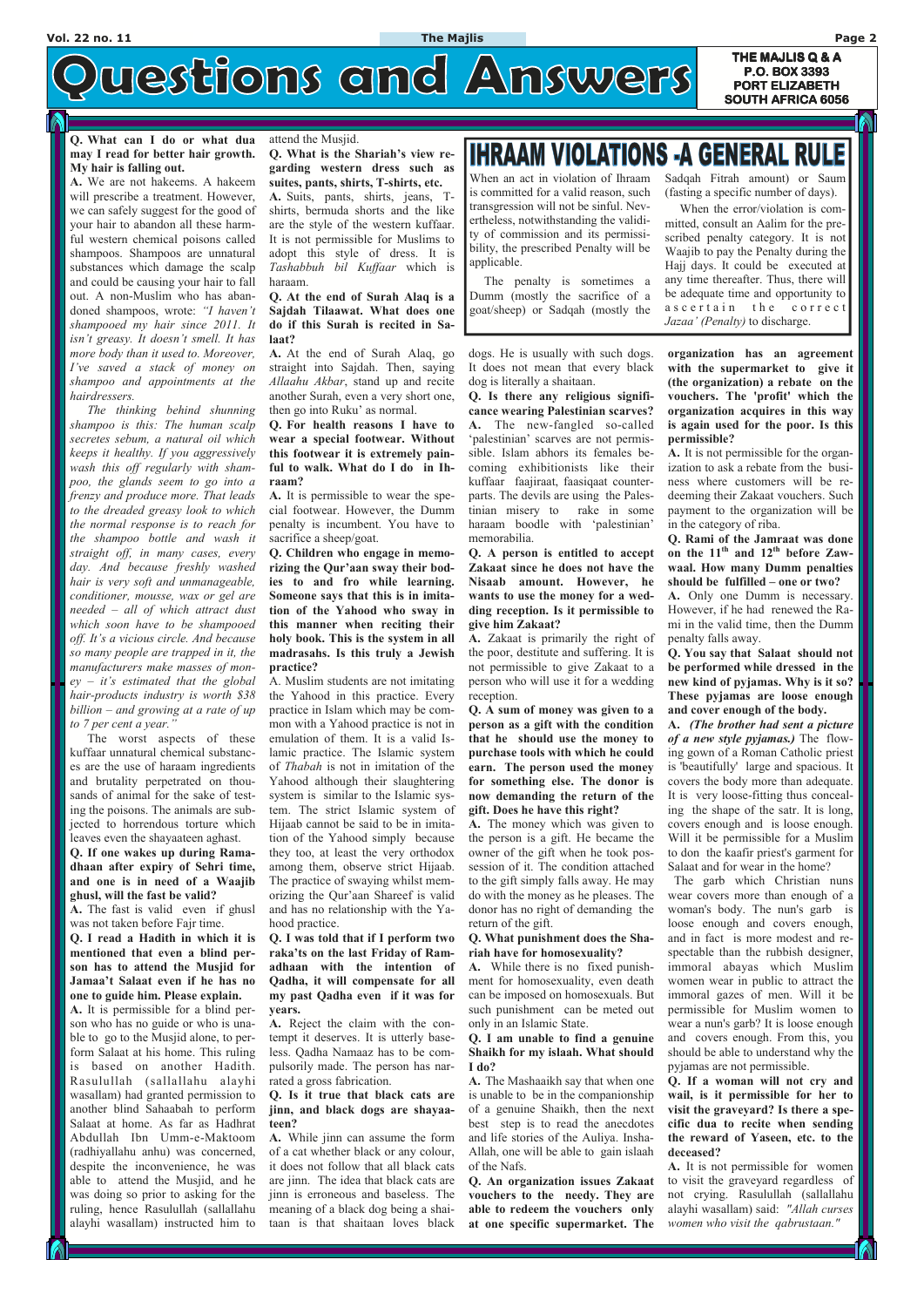# uestions and Answers

**THE MAJLIS Q & A P.O. BOX 3393 PORT ELIZABETH PORT ELIZABETH SOUTH AFRICA 6056** 

of any good deed is sent to the deceased simply by supplicating in your own language. Ask Allah Ta'ala to bestow the reward to the deceased. There is no specific dua nor is it necessary to make this supplication in Arabic.

#### **Q. To what extent should a girl adopt purdah for her stepfather?**

**A.** The stepdaughter may appear in front of her stepfather. She may speak with him normally. There is no need for Niqaab. However, she should be dressed modestly and not be in privacy with him. He is not a valid mahram for a journey. In other words she should not go alone with him on a journey. Her mother must also be with.

**Q. Will a woman's Salaat be valid if her hair is somewhat visible due to the light colour of the headcovering?** 

**A.** If the head-covering is completely transparent exposing the hair, then a woman's Salaat will not be valid. However, if the hair is slightly visible through the light colour covering, then although the Salaat will be valid, it is nevertheless, not permissible for her to adopt such headcovering.

**Q. The Ulama where I am discourage a second marriage. They speak as if a person commits a big sin if he marries a second wife? Is this attitude proper?** 

 The thawaab (reward) of Yaseen or ing fire.

**A.** It is haraam, in fact, close to kufr, to convey the idea that a second, third and fourth marriage are 'like a big sin". If a man can afford more than one wife and mete out justice, it is haraam to discourage him from marrying again. The ulama who discourage such marriages are influenced by kuffaar norms.

**Q. Is it permissible for a butcher or grocer to weigh a product and include the weight of the polystyrene tray, etc. in the weight of the item?** 

**A.** It is not permissible for the seller to include the weight of the wrapper/ tray, etc. in the weight of the product. He should charge separately for the tray, etc. or include it in his price, not in the weight.

**Q. What should one do with doubtful sweets given to one? May** 

### **it be given to the poor?**

**A.** The doubtful sweets may be given to non-Muslims, not to Muslims. **Q. Is it permissible to use goldplated utensils?** 

**A.** If the gold-plating is real gold, it will not be permissible. However, if it is only golden in colour, it will be permissible.

**Q. Is it permissible to display artificial flowers in the home?** 

**A.** It is permissible to display artificial flowers in the home.

**Q. Is it permissible to kill insects with an electrical device?** 

**A.** No, don't incinerate insects with electronic devices. It is just like us**Q. Is it permissible to use free airtime received as a gift?** 

**A.** It is permissible to use the free airtime which has been gifted to you. However, there should be no deception in the acquisition of the gift.

#### **Q. Is there a dua to be recited in Jalsah?**

**A.** According to the Hanafi Mathhab, we should not recite any Dua in Jalsah.

#### **Q. Is Nespray and Klim halaal?**

**A.** Check the ingredients of Nespray and Klim. If it contains emulsifiers, stabilizers, colourants and the like, the abstain from it. Don't be bamboozled and misled by any 'halaal' logo of any of these carrionhalaalizers.

#### **Q. Are Nestle's condensed milk and Caramel halaal?**

**A.** Nestle's condensed milk is halaal, if it contains only milk and sugar. The caramel is not halaal.

#### **Q. Is Rama margarine halaal?**

**A.** All margarines are poisonous. This alone makes it haraam. Besides the harm, it contains many unknown and doubtful chemicals. You should never eat poisons such as Rama. Eat real butter. These poisonous margarines halaalized by the Carrion outfits cause cancer, heart problems and many other sicknesses.

#### **Q. Is it permissible to kill ants in the house?**

**A.** Try your best to avoid killing ants. Place a paper on which there is some sugar/jam near to the ants. When they have assembled on the paper, close it and deposit them outside in the grass.

**Q. I lodged a complaint with a manufacturer after receiving defective items. The manufacturer sometimes send vouchers twice the value of the defective product or even ten times the value. Is it permissible for me to redeem these vouchers?** 

**A.** If your complaint was genuine, then you may accept and redeem the voucher. Remember that deception is haraam. You may not speak a lie to acquire the vouchers.

**Q. I embraced Islam a few years ago and was separated from my non-Muslim husband who did not convert to Islam. Our legal divorce** 

## **FOR WUDHU** FILTH

**has not yet been granted by the court. Can I marry before the legal divorce?** 

**A.**You need not wait for the legal 'divorce'. You are free to enter into Nikah (Marriage) Islamically even whilst the legal 'divorce' has not taken place.

**Q. Are Koo baked beans in tomato halaal?** 

**A.** At one stage, some years ago, we used to say that Koo and All Gold canned fruit and vegetables are halaal. We do not know what the current position is. We suggest that you write to these firms and ask them the following question:

 *"Do you process meat products in the same factory where you process fruit and vegetables?* 

If they process meat in the same factory, then you should not consume even their vegetable products. They use the same pots/utensils and even the same meat-contaminated tomato sauce for both baked beans and baked beans with meat.

#### **Q. My mother is 95 years old. Can I perform Hajj-e-e-Badal for her?**

**A.** If your mother is genuinely unable to undertake the journey and perform her Fardh Hajj, then it will be permissible for you to perform it on her behalf with her instructions and her money, not with your money. If you will be paying and if the Hajj is Fardh on your mother, then the Hajj-e-Badal will not be valid. It will be a Hajj for yourself. However, you may still ask Allah Ta'ala to transfer the thawaab (reward) of the Hajj to your mother.

 If you perform Hajj on her behalf after her death, but without her having left instructions, then you can only make dua and hope that Allah Ta'ala will accept the Hajj on behalf of your mother.

**Q. It is said that one should go out to meet the Hujjaaj who are returning from Makkah. If a close** 

#### **relative is returning, should I go to the airport to meet him?**

**A.** Go to the airport only if you have to bring them home. Don't go to the evil place of fisq, fujoor and intermingling of sexes just for meeting them when they return from Hajj. Meet them at their home, not at the immoral airport.

**Q. Is it Sunnat to make a Sajdah of gratitude when it rains?** 

**A.** It is not Sunnat to make a Sajdah of Shukr when it rains. However, if anyone out of happiness and gratitude makes a Sajdah it will be permissible.

**Q. An organization who was giv-**

**en Qur'baani meat to distribute, sold the meat. The money will be used for charity. Was this permissible?** 

**A.** It is not permissible for the organization to sell the Qur'baani meat. The organization is the wakeel of the people who gave them the meat to distribute. The wakeel may therefore not sell the meat. The organization has to compulsorily distribute the meat.

**Q. To be saved from arrest, will it be permissible for us to join the government's eid Salaat ordered on the day that we believe is the 30th of Ramadhaan, but it is Eid in Saudi Arabia? Can we join the Salaat without making the intention of Eid Salaat and fast on that day?** 

**A.** Yes, to save yourself from the oppression of the bootlicking government, you may join the mock 'eid' Salaat and fast on that day which is in actual fact the last day of Ramadhaan.

**Q. In our town we had an Eidgah on a sports field. The Jamaat was mostly Hanafi, but the Khutbah and Namaaz were performed by a Shaafi' Imaam. Before the Namaaz, the method of the Namaaz was explained with 12 extra Takbirs. However, there were numerous musallis who arrived late and were not aware that a Shaafi' would be leading the Salaat. They were totally confused when the extra Takbirs were recited. They went into Ruku' according to the Hanafi Math-hab with the fourth Takbeer. What is the Shariah's ruling regarding this fiasco which we had never experienced during the last almost 30 years? A.** The fiasco was the consequence of the stupidity of those in charge of the Eidgah. When most of the musallis were Hanafi, what need had they to appoint a Shaafi' to lead the Sa-

**Q. Can we make wudhu with recycled water. The trustees of the Musjid want to instal a 3 phase de-contamination filtration and purification, state of the art water cycle system in our wudhu khaanah. It is fit under the wudhu khaanah. All the used water flows into the drain, gets recycled and pumped back up into the tank. So, we shall be making wudhu with the same water all the time. Is that OK?** 

**A.** Filth consisting of the grime, slime, mucous, and what the Shariah terms *'Al-maa-ul Musta'mal' –*  impure (napaak/najis) water *–*  cannever be purified. Recycled water is *najis*. The brains of the trustees must have been deranged by the affliction of filth mentioned in the Qur'aan Majeed, hence they are

gravitating towards najaasat. The Qur'aan Majeed states: *"Thus, have We cast rijs (filth) on those who have no Aql (intelligence)."* Perhaps the trustees are the victims of substance abuse which has overwhelmed their sensorial capacity with hallucination, hence they drunkenly conjecture about the feasibility of performing Salaat after soiling oneself with the filth of the recycled water. Wudhu is not valid with such impure water. It is haraam to make wudhu with filth. It is not permissible to install the satanic recycling contraption in the wudhu khaanah. It is Waajib for the musallis of the Musjid to give the drunken moron trustees the boot for even suggesting this satanic measure designed by Iblees to despoil the Salaat of the musallis of that Musjid.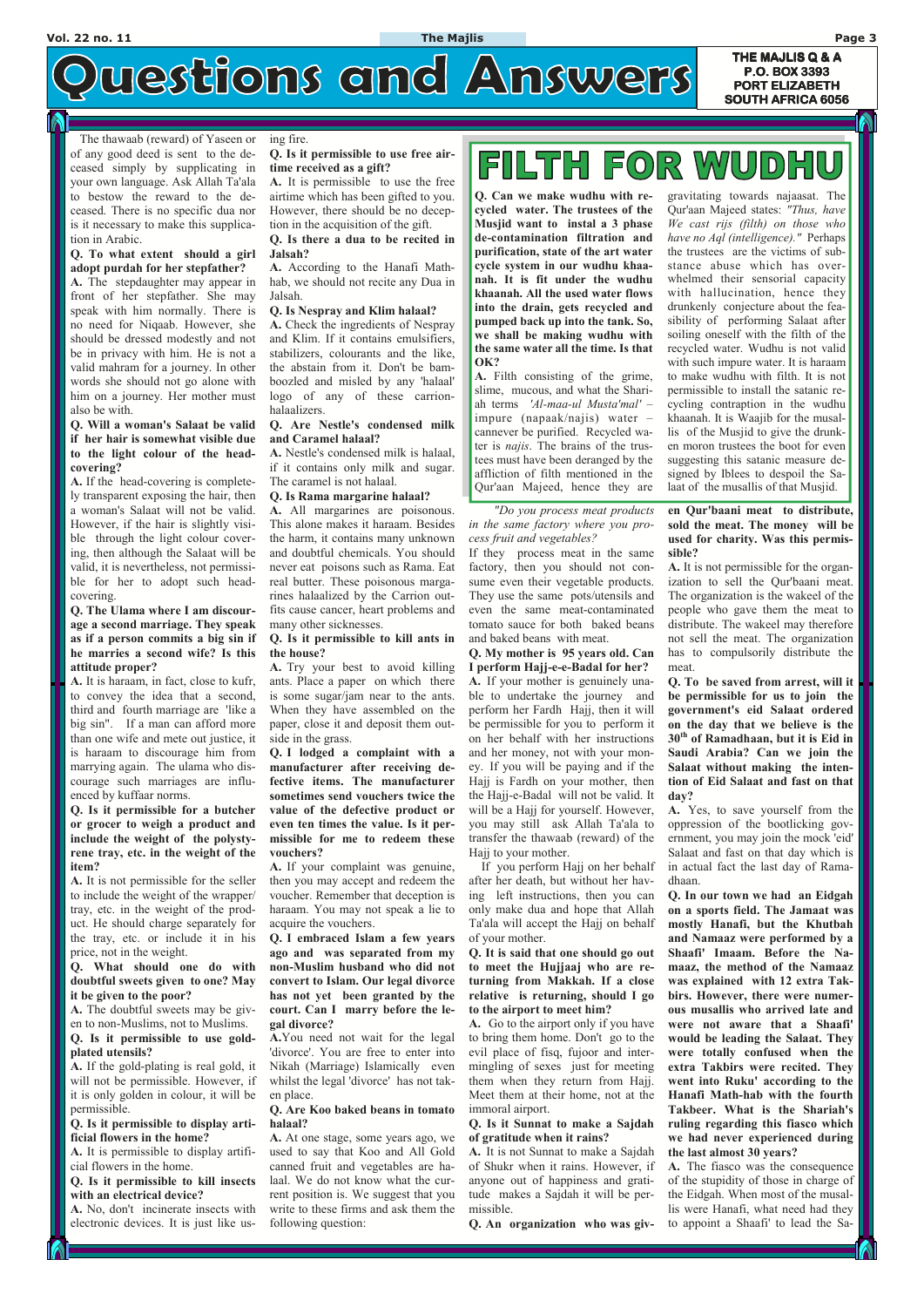**THE MAJLIS Q & A** uestions and Answers **P.O. BOX 3393 PORT ELIZABETH PORT ELIZABETH SOUTH AFRICA 6056** 

### laat? It was the stupid 'unity' concept of the modernists which had led to this fiasco. There is no problem if a Shaafi' leads the Salaat with 12 Takbirs, but in the scenario depicted by you, it was downright stupid. Assuming that there was no Hanafi to lead the Salaat, then the Eid Salaat should have been delayed until all the musallis had arrived in order to educate them properly regarding the extra Takbirs which would be recited in accordance with the Shaafi' Math-hab. Since the difference between the two Math-habs on this issue is of a Mustahab nature, the Eid Salaat of Hanafis behind a Shaafi' Imaam is valid, and also vice versa. The error committed by the Hanifah musallis did not invalidate their Salaat.

 Furthermore, a sports field is not a valid Eidgah. Instead of the accursed sports field where considerable haraam, fisq and fujoor are perpetrated, Eid Salaat should be performed in the Musjid if no genuine Eidgah is available.

**Q. In our area we have an Imaam who practises as follows:** 

**1. Every Thursday he conducts a Durood Majlis in the Musjid. He recites while all others listen.** 

**2, Thereafter loud congregational Thikr takes place in the Musjid.** 

**3. He insists on using the microphone for every Salaat despite his voice easily reaching all the musallis. This causes disturbance to the masbooqs (late-comers) when the Imaam subsequently recites loud congregational dua.** 

**4. He has scheduled programmes on the microphone for those observing I'rikaaf in Ramadhaan throughout the day thereby preventing others from engaging in their individual acts of ibaadat.** 

**5. He has congregational dua before Maghrib on the microphone in Ramadhaan. This compels people to abandon their own Dua and Tilaawat which they engage in at the sacred time in close proximity to Iftaar.** 

**6.Often he gives talk on the microphone after the Fardh of Maghrib for up to 5 minutes thereby delaying the Sunnah Muakkadah and disturbing the Masbooqs. Being a Deobandi scholar and bay't to a well-known shaykh, it is assumed that his actions are permissible. Am I right to have reservations? Q.** A Bid'ati of this type is never a "Deobandi" scholar. He is a Bid'ati akin to the Barelwi Ahl-e-Bid'ah. If he had studied at a Deobandi affiliated/oriented Madrasah, it does not make him a Deobandi scholar. His acts of bid'ah enumerated above illustrates his *jahaalat*. Being connected to a well-known shaikh is not a licence for Bid'ah and haraam. All of the enumerated acts are bid'ah and haraam. Thus, the Imam in your area is a bid'ati regardless of him claiming to be a 'deobandi'. Many who have studied at Darul Uloom Deoband or at any Madrasah which follows Deoband, have betrayed the legacy of the Sunnah Stance of the Akaabireen of Deoband. These neodeobandis are bid'atis at heart and now even in practice.

All the acts committed by the Imam (which you have listed) are **haraam.** The Imam is promoting bid'ah instead of the Sunnah. It is not permissible for the musallis to support the bid'ah of this Imaam by sitting and listening to him.

**Q. Is it permissible to perform Sunnat Salaat before the Athaan? A.** It is permissible to perform the Sunnat Salaats before the Athaan.

**Q. Should one respond to the Athaan while making wudhu?** 

**A.** Yes, one should reply to the Athaan even whilst making Wudhu. **Q. At night should even fruit and** 

**vegetables be covered?** 

**A.** At night times cover even fruit and vegetables. Say Bismillah when covering the food items to prevent shaitaani interference and contamination.

#### **Q. Is it among the aadaab to sleep with a kurtah on?**

**A.** Yes, do wear a kurtah even whilst sleeping. It seems immodest to sleep without a kurtah. We are not saying that it is impermissible to sleep without a kurtah. But the natural *haya* of a Muslim requires that we act modestly in all states and at all times. It is among the *aadaab* (etiquettes) of dignity, deportment and haya (modesty/shame)

**Q. A man has considerable haraam money which he had won on the lottery. He has now repented and reformed. What is the position of the haraam wealth?** 

**A.** Whatever haraam money/wealth a Muslim possesses has to be compulsorily given to charity. Taubah is not sufficient for gaining forgiveness for the haraam wealth. Whatever has been acquired from the lottery must be given away to charity, only then will Taubah be valid.

Salaat and Qur'baani will be validly discharged

#### **Q. What is your advice regarding the UUCSA fiasco/saga being enacted currently?**

**A.** As far as we are concerned, the

## **MOCK 'EID' IN GAMBIA ---**WHAT SHOULD MAALIKIS DO?

UUCSA bodies are a mess of boguses. Our advice is that you should not touch them with a bargepole. They are all spiritually diseased. Stay far away from the Fitnah in which the Ulama of the dunya are sinking. UUCSA/S stink.

**Q. Some Muslims prepare sweetmeats for their Hindu friends when it is the Hindu festival of diwali. Please comment.** 

**A.** Participation, assisting and involvement in any way with diwali are haraam. It is a religious festival of an idolatrous/mushrik people. It is not permissible for Muslims to prepare sweets, etc. on this haraam occasion for their mushrik 'friends'. **Q. In Makkah, there are jamaat khanahs in the hotels surrounding Musjidul Haraam. The people in the hotels performing their Fardh Salaat follow the Imaam in the Haram. They can cl;early hear him over the loudspeakers. Is their Salaat valid?** 

**A.** The Salaat of the people in the hotels who follow the Imaam in the Haram is not valid.

#### **Q. What is the position of the locally slaughtered Watani chickens of Saudi Arabia? Can we eat the Watani chickens?**

**A.** All commercially killed chickens in Saudi Arabia, even Watani, are haraam. You will not suffer without these diseased chickens. On the contrary, your health and Imaan will improve and gain strength by abstaining from the diseased broiler carrion chickens which are killed in

un-Islamic ways. The Shariah's sys-

tem of *Thabah* is NOT employed in these chicken plants. The set-up in these chicken plants is haraam from A to Z.

**Q. If I go from Johannesurg to Durban while I am in the state of haidh, how should I perform Salaat after ghusl in Durban?** 

**A.** In the case mentioned by you, you will have to perform Salaat in full after taking ghusl in Durban. Only if you travel 77 km or more from Durban, will you become a musaafir.

**Q. After ghusl if I go to a place more than 77 km. from Durban,** 

**then return to Durban the same day or the next day, will I be a musaafir or muqeem in Durban?** 

**A.** When returning to Durban, and if it is not the intention to stay 15 days, you will be a musaafir. Qasr Namaaz should be performed in Durban in this case.

#### **Q. Please explain if takafol insurance and Islamic medical aid permissible?**

**A.** Be informed that there is no such creature as a halaal insurance deceptively dubbed 'takafol', nor is there any halaal 'islamic' medical insurance scheme. All of these deceptions are haraam riba and maisar contracts. Do not be misled by the deceptive 'islamic' terminology which the halaalizers of riba use to befool and befuddle the ignorant and the unwary. In matters of this kind, take Rasulullah's (sallallahu alayhi wasallam) advice: *"Seek a fatwa* 

*from your heart."*

**Q. Six shares for Qur'baani were taken. There remained one share which two persons paid for. Will this share be a Qur'baani for both?** 

**A.** The last share is not Qur'baani. It is meat for eating. They should share the last share equally by weight.

**Q. Some people went to an Eidgah in a nearby suburb where the Eid Namaaz was performed earlier than the Namaaz in their suburb/ town. After they returned from the Eidgah, they were told that they had to delay making Qur'baani until the people of the town had** 

**Q. In Gambia there was considerable confusion this Eidul Adha. Generally, the people of Gambia follow the Shariah. Ramadhaan and Eid are planned according to physical moon-sighting. However, the government of our country had proclaimed that anyone celebrating Eid on Sunday would be arrested. It was made compulsory to follow Saudi Arabia where Eid was on Saturday. Please offer us guidance. What should we do in this type of scenario where we are convinced that the day is not Eid, yet we are compelled by the government to submit to the decision of the Saudis? We follow the Maaliki Math-hab. Please answer in the light of the Maaliki Mathhab.** 

**A.** Saudi moon-announcements are unreliable. They do not follow the Shariah in this sphere. Eid was on Sunday, not Saturday. However, for fear of arrest, it is permissible to join the mock 'eid salaat' ordered by the bootlicking government to be performed on Saturday.

 For those who sincerely believe that the government's announcement is correct, the obligations of Eid

 In the circumstances confronting you, people should perform their Eid Salaat individually, and do their Qur'baani after the Eid Salaat. Since in this case there is no Imaam, the Qur'baani will be valid after the individual has performed his Eid Salaat. It will be just as valid as in a scenario where the Imaam does not make Qur'baani. In this case, the people should make Qur'baani. According to the Maaliki Math-hab, the validity of Qur'baani depends on the Imaam who leads the Eid Salaat making his Qur'baani first. But, if the Imaam refrains from making Qur'baani, then the people should not abandon the obligation. They should execute the obligation of Qur'baani.

 In the peculiar, haraam circumstances created by the haraam bootlicking government of Gambia, the condition of the Qur'baani being tied to the Imaam may be dispensed with since the people who reject the proclamation of the bootlickers will performs their Eid Salaat individually and silently in their homes on the day when it is genuinely Eid.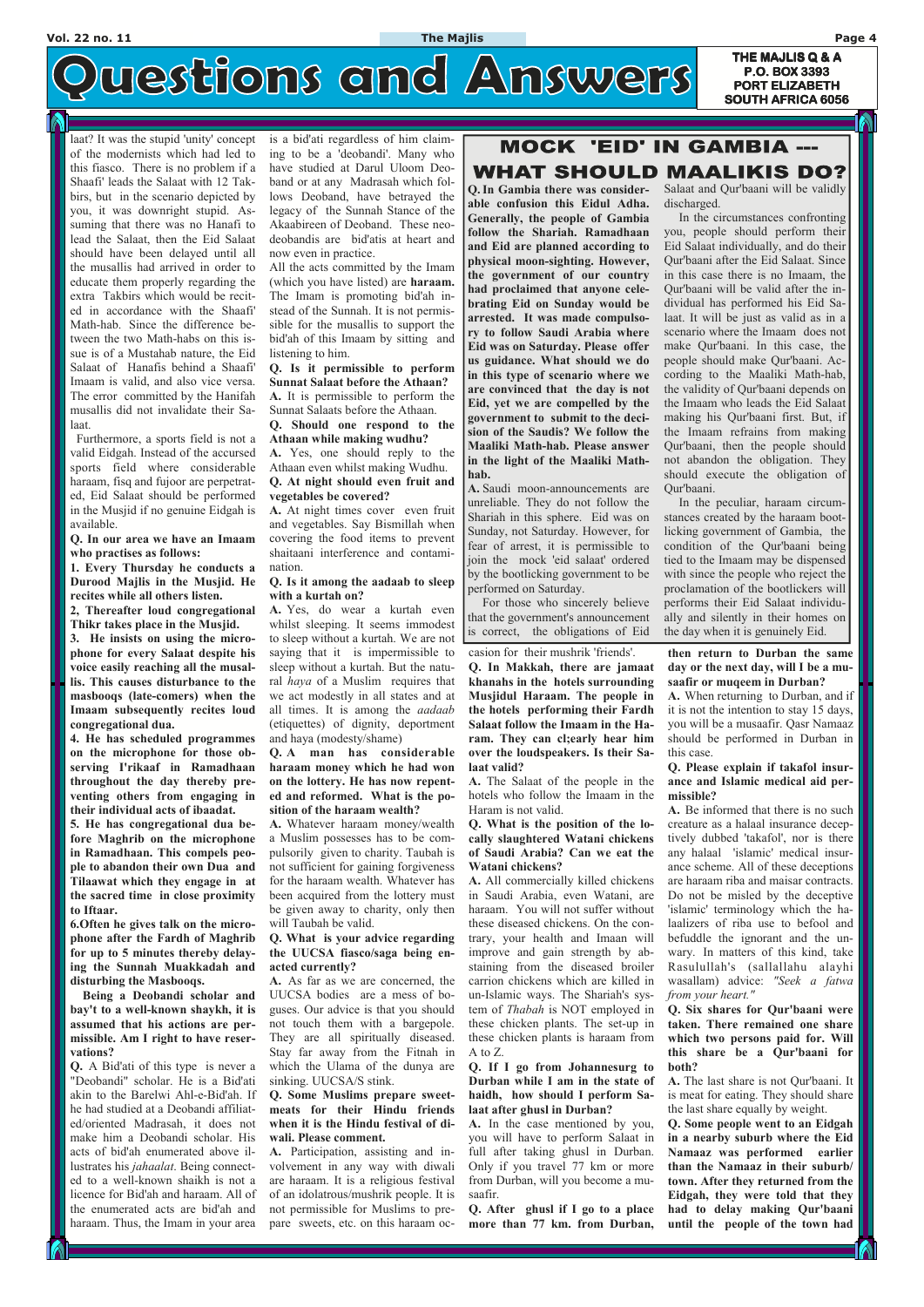**THE MAJLIS Q & A** uestions and Answers **P.O. BOX 3393 PORT ELIZABETH PORT ELIZABETH SOUTH AFRICA 6056** 

#### **performed their Eid Namaaz. Is this correct?**

**A.** The people who had performed their Eid Salaat were free to make their Qur'baani. There was no Shar'i need to wait for the later Eid Salaat to be performed.

**Q. Where I live, there are several Musjids. The Athaan is proclaimed in all the Musjids at almost the same time. Should I reply to all the Athaans?** 

**A.** A future 'husband' is a ghost  $-$  a haraam ghost. It is not permissible to accept money/gifts from a ghair mahram. Don't accept his money.

**A.** Responding to just one Athaan will suffice. The obligation of response will be discharged. However, if you wish to reply to more than one Athaan, it is permissible.

**Q. Is it permissible to accept and use money given to me by my future husband?** 

**Q. What is the ruling regarding shark? Some say that shark is haraam because it eats even human beings.** 

**A** Since shark is a fish without doubt, it is halaal regardless of what it eats. It is a different matter if one does not have a preference to eat shark. But it is not permissible to fabricate a personal basis for declaring any fish haraam unless there is a valid Shar'i reason, e.g. the fish is poisonous.

**Q. Is it permissible for an imam of a Musjid to take the Musjid's trustees to the CCMA for 'unfair dismissal' and to demand monetary compensation?** 

**A.** From the perspective of the worker, there is no such thing in Islam as 'unfair dismissal'. An employer has the right to terminate the services of the worker even if he has no reason. It is haraam for a worker to impose his desires on the employer by running to the kuffaar institutions to enlist them in his bid to usurp the wealth of the employer. Such an 'imaam' is the devil incarnate.

**Q. Is Zakaat paid on 10ct. gold jewellery? Is the Zakaat the same for 18ct and 22ct the same?** 

**A.** Zakaat is not paid on 10 carat gold jewellery. It is paid on 12 carat and more. The prices of 18ct and 22 ct, etc. vary. The different prices should be taken when calculating the **A.** No, it is not permissible. For a value. **Q. What should be done with Musjid property which has become redundant? For example, extra old carpets. Is it permissible to give the carpets for use in a poor jamaat khaanah? A.** Any item of a Musjid which has become redundant has to be sold and the money used for the same Musjid. Someone should purchase the carpets and donate it to the jamaat khaanah. The money will be for the use of the Musjid.

**Q. What is the difference between Lillaah and Sadqah?** 

**A.** Lillaah is a word used by the ordinary people. It has no technical significance. In our *Urf* (customary usage) it refers to optional charity which could be used for every kind of charitable work.

 Sadqah is of two kinds: *Sadqah Waajibah* such as Zakaat, Fitrah, Fidyah, Kaffaarah, etc. *Sadqah Naafilah* (optional charity). This is the same as Lillaah. Sadqah Waajbah may be given to only the Fuqara and Masaakeen.

**Q. Is there really something like jadoo/black magic?** 

**A.** Sihr (jadoo/black magic) is a reality. It is confirmed in the Qur'aan and Ahaadith. Those who learn or practise this Satanism lose their Imaan.

**Q. It is mentioned in the Hadith that people would be disfigured into apes while they would be indulging in liquor and music. Will they be literally disfigured? Or does this apply to bygone times?** 

**A.** Physical disfiguration and transformation of faces into apes will take place in the era very close to Qiyaamah. It will be the very last of ages. In present times spiritual disfiguration occurs. The hearts become like the hearts of apes and swines. The attributes of these animals begin to manifest in people. The Hadith does not refer to people of bygone times. It refers to future times.

#### **Q. When should the Masbooq rise to complete his missed raka'ts?**

**A.** The Masbooq (Late-comer) should not make Salaam with the Imaam. The moment the Imaam makes his second Salaam, he should rise to complete his Salaat. When the Imaam begins the second Salaam, the Masbooq will know that there is no Sajdah Sahw. He should only join the Imaam in making Sajdah Sahw, but without making Salaam.

**Q. My friend who is a Tabligh Jamaat member recently got married. His father lives with him. In the house are only the three. The father is not very old. My friend wants to know if it is proper for him to go four months for Tabligh thereby leaving his wife alone with his father.** 

# **CANNED FRUIT AND VEGETABLES**

man to live alone with his daughter-

in-law is fraught with grave moral perils with far reaching and heartrending consequences. Your friend should not go for Tableegh if he is unable to make alternative arrangements for his wife. He should not commit the fatal error of leaving his wife alone with his father. It is a recipe for Fitnah. Too many cases of such heart-rending fitnah occurs. Shaitaan and the nafs are always present and waiting in ambush.

**Q. I was late for Jamaat Salaat. I joined the Imaam in Ruku', but before I could say Subhaanallah** 

#### **even once the Imaam went into Qiyaam. Was my Salaat valid?**

**A.** Even if the Masbooq was less than the duration of one Subhaanallaah in Ruku', his Salaat is valid. **Q. If one arrives at the Musjid** 

**when the Imaam is in Ruku', should one stand and fold the hands, then go into Ruku'?** 

**A.** After reciting Takbir-e-Tahrimah and standing for the duration of at least one Subhaanallah, he should join the Imaam in whatever posture he happens to be. He should not fold his hands.

**Q. Is it permissible to pay secular school fees and loans taken for secular education with Zakaat?** 

**A.** Zakaat is the right of the Fuqara and Masaakeen. They have a prior right. Zakaat should not be given for secular education nor to pay loans acquired for secular education. Much of secular education is haraam, and the environment (university) is totally haraam.

**Q. What is the Shariah's ruling regarding the following situation? There are 4 equal partners in a business. Each one has a 25% shareholding. One partner dies. He is survived by sons, daughters and a wife. What is the obligation of the three remaining partners. Do the heirs of the deceased partner become shareholders in the business by inheriting their father's 25%? How will the Shariah apply to this scenario?** 

**A.** When a partner (shareholder) in a

business dies, the partnership in respect of himself immediately terminates. He is no longer a partner. There is no transference of partnership by inheritance. The deceased's shareholding does not automatically pass to his heirs. For the heirs to become partners, a fresh partnership agreement has to be made with the existing partners, and no party can compel others to join.

 The three remaining partners are under Shar'i compulsion to immediately value the financial state of the business, calculate the share of the deceased partner, and pay it to his heirs in terms of the Shariah's Law

of inheritance. They have no right of dictating the continuation of the partnership by compelling them to be partners in their father's stead.

 The existing three partners do not have the right to unilaterally decide transference of the deceased's partnership to his heirs not do the heirs have this right. After informing the heirs of their respective asset-share and effecting payment, the heirs may decide with the existing partners to enter the partnership or not.

**Q. One partner is medically incapacitated. He suffers from a mental disease, hence is unable to make decisions or participate in the business. He has an adult son. Does this son assume the position of his father in the company?** 

**A.** In view of the incapacity of the father (one of the partners), his son should become the curator of his father and act in his stead.

#### **Q. Is Salaat valid behind an imaan who does not wear a topi?**

**A.** Salaat behind even a faasiq is valid. The imaam who leads the Salaat without a topi/Islamic headgear is a faasiq. If there is no nearby Musjid with a pious Imaam, then do perform Jamaat Salaat even behind the faasiq. Do not forego the Jamaat Salaat because of the fisq of the imaam.

**Q. A Muslim restaurant sells only halaal meat foods. However, his workers are non-Muslims. The Muslim owner is full-time at his business. Is it permissible to consume the food prepared by his non**

#### **-Muslim staff?**

**A.** Since all the meat, etc. is halaal, the food will be halaal even if prepared by non-Muslims. While it is better not to eat from food served by non-Muslim employees, the food if it is halaal, will not become haraam. Nevertheless, Taqwa demands that one should abstain from consuming the food of such restaurants. The staff is polluted with all kinds of Najaasat – *Hukmi and Haqeeqi.*  Such food despite being halaal is not *Tayyib*, hence it is best to abstain. Food which is not *Tayyib* causes spiritual darkness in the heart.

*(Turn to page 12)*

In the Questions and Answers appears a question regarding Koo and All Gold canned fruit and vegetables. A Brother who had made enquiries, provides the following information:

"This is the response of the manufacturer of All Gold Tomato Sauce and Koo canned fruit/vegetables:

*"We are in receipt of your e-mail and thank you. Please receive confirmation that no animal products are processed on our plant which manufactures All Gold Tomato Sauce and Koo Canned Fruit. Our Koo vegetable products are also manufactured at a plant which does not process any meat; however this should not be confused with our Koo products* 

*which do contain meat and declared on the label such as Koo & Vienna which are manufactured at a different facility."* 

#### **Q. Are these Koo and All Gold canned fruit and vegetables halaal?**

**A.** On the basis of the information furnished by the manufacturers, these products are halaal. Remember that we have said: *on the basis of the information supplied by the manufacturer.*

Never consume any product on the basis of a 'halaal' logo or a 'halaal' certificate issued by the cartel of carrion outfits.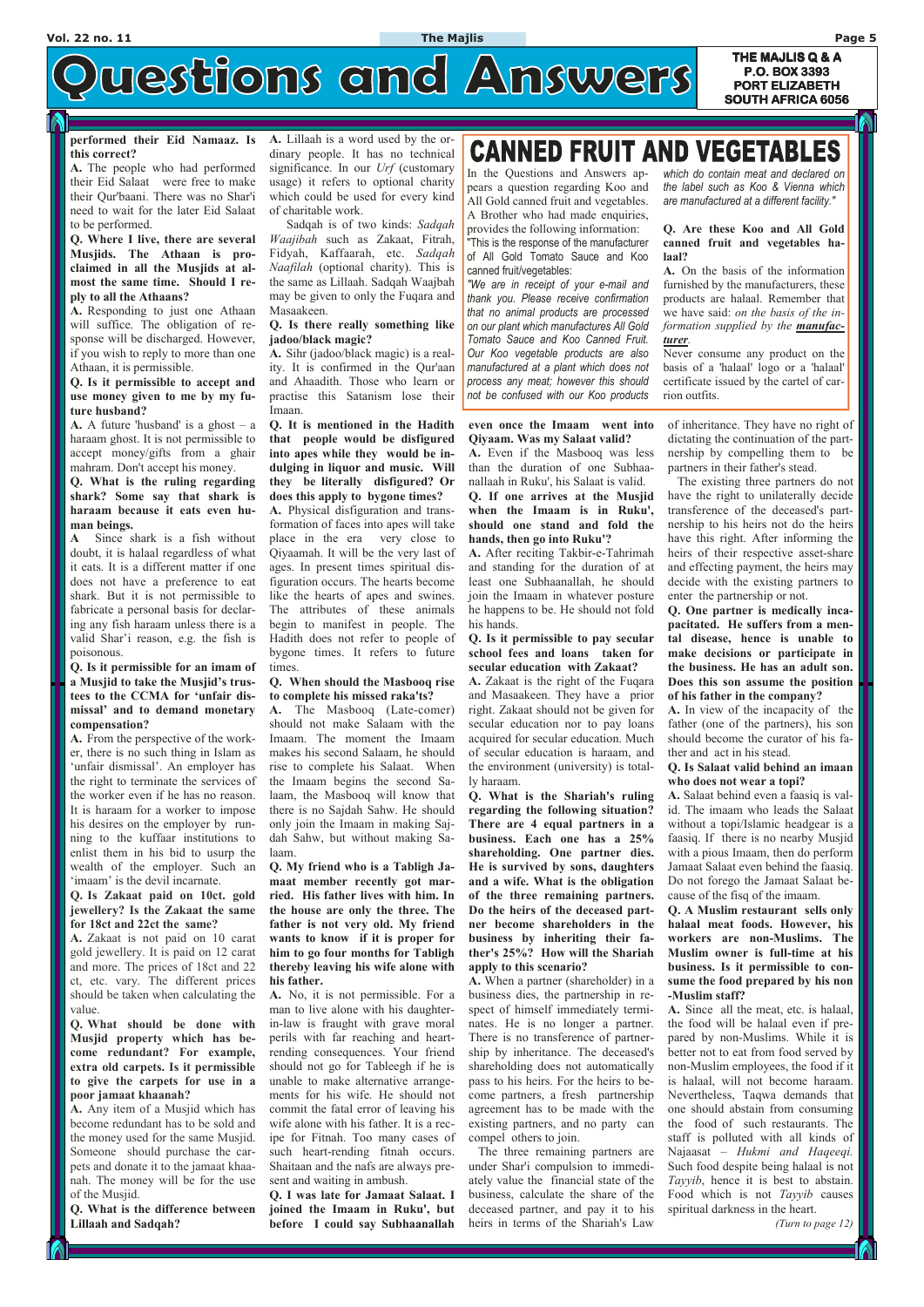#### **Vol. 22 no. 11 The Majlis Page 6**

## TASHABBUH BIL KUEEA

*Question: Is there any encompassing rule to determine whether something is Tashabbuh bil Kuffaar (emulating the kuffaar wal fussaaq) or not, especially with regards to clothes, eating, etc.?* 

#### **ANSWER**

There is no comprehensive principle regarding Tashabbuh Bil Kuffaar. The times and norms play a prominent role. Also, the *wijdaan* and *baseerat* of the Aalim of Haqq is important for determining this issue.

 To correctly understand the mas'alah of *Tashabbuh*, there are three essentials: *Ilm*, *Ikhlaas* and *Baseerat*. *Baseerat* is the effect of *Taqwa*. Minus *Taqwa*, one's *ikhlaas* will be contaminated. This contamination will eliminate *Baseerat*. The importance of Baserat could be understood from Imaam Abu Hanifah's fatwa on the impurity of *Maae-Musta'mal (used water).*  With his *Baseerat* he observed the spiritual filth in *maa-e-musta'mal,* hence his view is the strongest on this issue.

 Without *Ikhlaas* and *Baseerat*, the view on an issue will be the emotion of the mufti *maajin (a moron 'mufti' whose 'fatwas' are the products of his bestial nafs)*. Consider the example of western clothes. To which extent does *Tashabbuh* apply? The mufti *maajin* who himself may be wearing western fashionable dress styles will argue that the dress has become universal *(aam)* and there is no longer any religious connotation at-

tached to it, e.g. the tie, hence it is permissible to wear shirt, pants, jeans, skippers, ties and all the miserable artefacts of shaitaan and his western progeny. Just imagine the level of *jahaalat* and mental convolution of even Ulama who argue that the satanic bermuda pants monstrosity is permissible simply because it is below the knees.

 The *baatini* corrosion has blighted the intellectual perception so thoroughly that the mufti *maajin* fails to realize that a dress such as the bermuda pants is a pure western kuffaar fashionable dress item just recently introduced. Even prior to it assuming the decrepit and apodalic attribute of being *aam*, the *maajin*  character proclaims it permissible simply on just one count, namely, the covering of the knees. Well, your wife's *ijaar* and her *burqah* offer greater concealment of *satr* than the bermuda pants, and at the same time it is *Tashabbuh bil Muslimah (emulation of a Muslim female),* which rationally is better than *Tashabbuh bil* Kuffaar. Notwithstanding this fact, *Tashabbuh bil Muslimah* is also *mal-oon (accursed).* Thus, to a greater degree will a male who adopts kuffaar dress be *mal-oon* because of *Tashabbuh bil Kuffaar.* 

However, the Mufti who focuses on the Aakhirat and who understands the *maqsood (objective)* of life on earth, ruminates with his *Baatini (Spiritual)* Heart and asks: Why does a Muslim want to wear shirt, pants, jacket,

jeans, T-shirts and ties and strut about with a bared head, when Islamic dress is available, and when millions of Muslims are wearing such dress by which one can recognize from a mile away that the person is a Muslim? Careful reflection will convince one that there is the thief, shaitaan lurking in his nafs or it is the deception of his nafs which constrains him to proffer the *'aam'* argument.

 Since his nafs craves to don kuffaar garments because it is stylish and appealing to the desire, and it blends suitably with the kuffaar environment in which we live, he presents spurious arguments to justify such kuffaar dress. Little does he realize that in so doing he is according preference to kuffaar dress over and above Islamic dress which is easily available to him. This attitude thus confirms the element of *Tashabbuh* in kuffaar dress.

 Someone may raise the argument that items such as jerseys, socks, shoes, raincoars and other necessary items of dress which all of us wear, are also of western origin. Does *Tashabbuh* apply here too? The response to this *ishkaal (conundrum)* is as follows:

 Yes and no! At times it will be *Tashabbuh* and at times it will not be. In our environment and the circumstances in which Muslims work and live, these items are necessary. There is no suitable Islamic substitute for these items of dress. The idea of *Tashabbuh* is furthest from

the mind. In this scenario the argument of the dress being universal is valid. Nevertheless, this still precludes such of these items which have entered society as the latest fashions. It also precludes footwear on whch appears logos and the like.

 But, in a different setting such as India, Pakistan and Afghanistan, they are perfectly at home with a *chaadar (shawl)* thrown around the shoulders. They are comfortable in it and it does not interfere with their activities. Thus, for Muslims in those lands the element of *Tashabbuh* will be even in jerseys, and to a degree even in the type of shoes which we wear in the western world. The type of *jooties* worn in India and Pakistan suit them well although it is unsuitable for us here due to the flimsiness of the shoes and due to the feminine appearance.

 A *daleel* for us is the *amal*  of Imaam Abu Yusuf (rahmatullah alayh). After he became the Qaadhi and he had to do considerable walking, he changed his style of shoes and adopted the style of the Ajam. When someone objected, he explained that because of the toughness of these shoes he has adopted them.

> The arrival of Rasulullah sallallahu alayhi wasallam- (at meelaad functions according to the belief of the Ahl-e-Bid'ah) is a figment of imagination. (There is no certitude for this.)

 In conclusion: In our environment, shirts, suits, ties, jeans, T-shirts and the like are *Tashabbuh bil Kuffaar* without the least doubt, and furthermore it borders on kufr because it is preferred over Islamic dress which is readily available. Preferring a kuffaar style over an Islamic style is a major sin of kufr proportions. Regarding the practice of eating from tables and eating with knives and forks, the element of *Tashabbuh* is too glaring for the need to cudgel brains for the determination of the Shar'i *Hukm.* The argument of its 'permissibility' on the basis of this practice having become universal is contemptuously *baatil.* Abandonment of the Sunnah is haraam whether it is abandoned by a few or by the entire population. After fourteen centuries of the Ummah eating on the floor, suddenly the table and chair practice becomes 'halaal' on the decrepit and deceptive basis of 'universality'. If this has to be accepted as a standard 'principle' for abrogation of Shar'i and Sunnah practices, the same fate which has destroyed the Shariats of Nabi Musaa (alayhis salaam) and Nabi Isaa (allayhis salaam) will mangle and mutilate the Sunnah which this Ummah of Muhammad (sallallahu alayhi wasallam) has followed since the inception of Islam.

 Those who have adopted tables and chairs for eating, after abandoning their original Sunnah practice, are hovering on the brink of kufr for having preferred a kuffaar practice over and above the Sunnah practice. Those who have been eating in western style since birth, whilst not perpetrating haraam as the former group, nevertheless, are under Waajib obligation to abandon the kuffaar style and to adopt the Sunnah style. If, after having been made aware of this essentiality, they refuse, then they will be guilty of the haraam practice of *Tashabbuh bil Kuffaar.* And, Allah knows best.

## **CLOVER CREAM SANHA SAYS 'HALAAL' – CLOVER SAYS HARAAM**

CLOVER CREAM, according to the manufacturers is Haraam despite SANHA's claim of 'halaal'. Clover wrote In response to a Muslim lady:  *"The Clover cream has not been Halaal certified for a number of years now due to the fact that the stabilizer used in the cream is not Halaal suitable."*  Contradicting the manufacturers, SANHA wrote to the Muslim lady: *"Clover Fresh Cream is a Halaal suitable product as per the information at our disposal."* 

 SANHA is silent regarding the "information at its disposal". While halaalizing a haraam product by SANHA is not at all surprising, this carrion halaalizer has thrown all caution to the winds. Despite the manufacturer saying that the stabilizer used in the cream is not halaal, SANHA persists that the haraam cream is halaal.

 Although the statement of a non-Muslim relative to Deeni issues, e.g. halalal and haram, is not valid, the contention of SANHA is worse. SANHA is supposed to be aware of the fact that stabilizers are derived from both animal and plant sources. Even non-Muslims are fully aware that animalderived ingredients are not halaal for Muslims. Since the stabilizer used in the cream is derived from animal sources, the company said that it is not "Halaal suitable". As such, SANHA's claim is baseless and haram. **CLOVER CREAM CONTAINING ANIMAL STABILIZER IS HARAAM.**

#### VERITA  $B$ 巨  $D$  $E$ V  $\Delta$

**Q. I was appalled when I heard a maulana on Julie Ally's program who came and advertised an open function where males and females can attend to meet their prospective marriage partners. The event took place in Cape Town. The maulana said to the effect** 

**that falling in love is such a 'beautiful feeling'. Subsequent to the event he came again on Julie Ally's program to laud the event and how people met their pro-** **spective spouses. May Allah Ta'ala protect the Ummah from these apparently wellentrenched idiots. Please comment.** 

**A.** The clown-coon so-called 'maulana' is not only an idiot. This vile moron is among the vilest breed of ulama-e-soo'. He is a veritable devil in human form who is among the Signs of the Impending Hour of Qiyaamah. There will yet develop acts which will be much more appalling than

what you have observed. We are moving closer to Qiyaamah, hence things will become progressively worse. Immorality will still reach a level which will make today's immorality appear like a high standard of 'haya' (shame and modesty). Vile specimens of Satanism such as the clown-'maulana' are shaitaan's agents preparing the stage for the public perpetration of the ultimate act of zina. Rasulullah's predictions have to incumbently materialize.

## **QIYAAM**

Hadhrat Maulana Ashraf Ali Thanvi (rahmatullah alayh) said:

 "Ibn Hajar and Allaamah Suyuti said *qiyaam* (standing which is practised in meelad functions) is Mustahab. In substantiation they cite the Hadith in which Rasulullah (sallallahu alayhi wasallam) said to Hadhrat Sa'd (radhiyallahu anhu): *"Stand for your chief."* 

This, then is the condition (i.e. defective condition) of the *Ajal Faadhileem* (very highly qualified authorities) of Hadith. On the basis of a visible act of certitude they analogized (made qiyaas) of something imaginary and invisible.. They did so because of the

lack of *Tafaqquh (depth of understanding).* 

*(Continued on page 8)*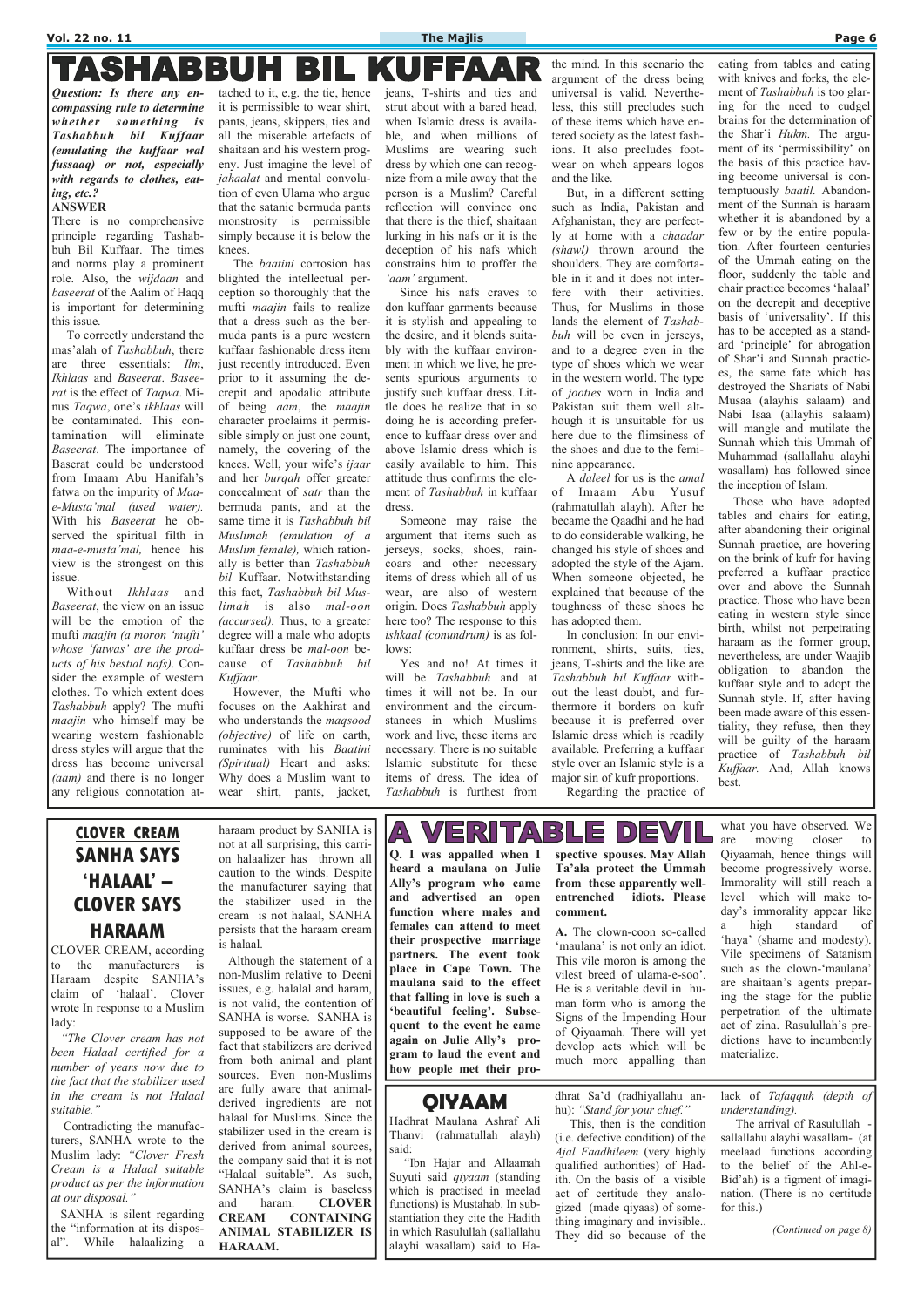**Q. Imaam Abu Hanifah as well as other Aimmah-e-Mujtahideen are reported to have said: "***When the authenticity of a Hadith is confirmed, it is my Math-hab."* **On the basis of this and similar statements, the Salafis** 

INTERM

Hanifah was addressing primarily his Students who were Aimmah-e-Mujtahideen and Muhadditheen. Morons were not part of the audience Imaam A'zam was addressing when he issued his order.

ever laid claim to have encompassed all the Ahaadith.

**contend that any mas'alah of the Math-habs which conflicts with a Saheeh Hadith should be abrogated. What is the response for this? A.** Imaam Abu Hanifah was not speaking to moron Salafis, juhhaal in general and to duktoors basking in their extremely shallow and superficial textual knowledge. Imaam Abu The Aimmah-e-Mujtahideen such as Imaam Abu Yusuf, Imaam Muhammad, and others of this lofty calibre gave practical expression to the Command of their illustrious Ustaadh, Imaam Abu Hanifah. That era was the age when all the Ahaadith had not yet been compiled. Furthermore, there never was an Imaam nor a Sahaabi who had him. Hence, it was imperative for him to issue the instruction to the Aimmah-e-Mujtahideen of the time. Thus, when any of his illustrious Students acquired a Saheeh Hadith with which a Fatwa/view of Imaam Abu Hanifah conflicted, he would address the issue and formulate the correct Fatwa as commanded by Imaam Abu The Kutub of the Ahnaaf bear considerable testimony to the many differences between Imaam Abu Hanifah and his two greatest Students, Imaam Abu Yusuf and Imaam Muhammad. Dangling the chimera of Imaam Abu Hanifah's statement, cited completely out of its context, for achieving the objective of *Admut Taqleed,* is stupid twaddle

Whilst Imaam Abu Hanifah was a Haafiz of more Ahaadith than Imaam Bukhaari, it was just logical that there were numerous more Ahaadith which did not reach

#### Hanifah.

peddled by the moron Salafis and juhhaal modernists of the age. There is absolutely no substance in the question disgorged by the juhhaal Salafis. No one in this age has the right to review any mas'alah of the Math-hab in the light of the Ahaadith we have with us today. Any such attempt will be a shaitaani ploy to undermine the Shariah.

## **THE BID'AH OF KITAAB-READING AFTER THE FARDH SALAAT**

**Q. What is the Shariah's view regarding the following scenario:** 

"In the Jaami' Musjid of our city, the Imaam is conducting kitaab-reading immediately after the Fardh of Zuhr. All the musallis are constrained to remain seated to listen to the Imaam's talk. No one is allowed to move. Only after completion of the talk are the Musallis allowed to perform the Sunnat and Nafl Salaat. Many Musallis are annoyed because they are being held captive against their free will. Some have to be present in their work. Therefore, some musallis leave the Musjid immediately after the talk without performing the Sunnat and Nafl Salaat. Are we compelled by the Shariah to sit

and listen to the talk?

**A.** The consequence of bid'ah is always corruption. This imam has introduced a new bid'ah. It is not permissible to engage in any talk, even Qur'aan tilaawat after the Fardh of Zuhr. It is incumbent to engage in the Sunnat Salaat immediately after the brief Dua after the Fardh Salaat. The delay caused by the imaam's kitaab-reading is the new bid'ah which displaces the Shariah's command for *Ittisaal* between the Fardh and Sunnatul Muakkadah. *Ittisaal*  means to perform the Sunnatul Muakkadah immediately after the Fardh Salaat. The imaam's talk displaces this Sunnat, hence it is not permissible for the musallis to sit for his talk. They should get up and engage in the Sunnat Salaat. This imam is responsible for some of the musallis abandoning their Sunnatul Muakkadah Salaat.

**"Please comment in the light of the Shariah on the recent feast for Christians in a Cape Town Mosque." OUR COMMENT:** The reason for the frustration of Muslims in this regard is due to a colossal misunderstanding. Since the kuffaar sect has described its temple as a 'mosque', Muslims are extremely annoyed over the haraam actions committed in the so-called 'mosque'.

D'AH TA'LEI *explained that the practice of kitaab-reading for a few minutes, immediately after the Fardh Salaat, thereby preventing musallis from engaging in the Sunnatul Muakkadah Salaat, is bid'ah. A regular Musalli of the Spencer Street Musjid in Durban, had circulated this article in pamphlet form to the Musallis of the Musjid. Apparently the Imaam and some or all of the mutawallis were inflamed and strongly remonstrated with the Musalli. The Imaam or a trus-*

 Haraam acts are committed in Christian churches, Hindu temples, Jewish synagogues and places of worship of other religions. But Muslims have no objection and are not annoyed at the activities taking place in temples and churches. So why are Muslims piqued when haraam activities such as a Christmas feast, are held in the temple of the newly established kuffaar sect in Cape Town?

 The reason for Muslim anger is the misunderstanding created by the term 'mosque' used by the kuffaar to describe their temple. The place where the feast for the Christians has been served is not a Musjid. It is a venue of kufr, shirk, fisq and fujoor.

else is involved in the issue. are in need of the *"important naseehat"* you have requested be administered. Please note:

 The constitution of this country allows all types of ideologies to operate freely. Thus, Satanists too enjoy the constitutional right to drink urine and devour faeces in their places of worship. Muslims should not be concerned about the haraam activities of kufr, shirk, fisq and fujoor which are the rituals of the kuffaar sect which operates the temple which is deceptively dubbed 'mosque'. Perhaps the Ulama in Cape Town should explore the probability of applying to the court to prevent the kuffaar of this temple from their deception of calling their Satanist place of worship a 'mosque'.

#### **"THE HADI** ITH IS MY IATH-HAB"

**Q. Please explain the mas'alah of intermingling of men and women. There seems to be much confusion among the Ulama on this issue. Is it permissible to go by cable car on top of Table Mountain? Someone said that it was not permissible because men and women go together in the cart. However, others say that women are everywhere and cannot be avoided. A mufti of the NNB Ja-** **miat told me that it is not wrong for a Maulana to go to the stadium out of political necessity. He says that there are women even in malls and shops. Is this argument valid?** 

INGLII

**A.** You don't need brains to understand that this stupid argument is pure rubbish. There is no principle in the Shariah stating that two haraam acts equate to a halaal, or a haraam committed at

one place makes halaal the haraam at another place. The NNB Jamiat chap who disgorged the stupidity is not a mufti. A mufti does not speak such rubbish designed to mislead ignorant people. He disgorged his *ghutha* to justify his haraam presence in the haraam zina stadium where zina, fisq and fujoor are practised in a variety of forms.

 Intermingling of the sexes is haraam. It will remain forever haraam, until Qiyaamah, regardless of the droves of

naked women in the streets, malls, supermarkets, etc. The haram intermingling taking place in malls and shops does not make halaal the haram intermingling of the stadium of Iblees. If need constrains one to go to a shop/ supermarket to acquire one's needs. It will be permissible to the degree of need. But going to a stadium where fisq, fujoor and zina are the order of the day is never permissible in any circumstances. The stupidity of 'political necessity'

is a monstrous canard which Iblees has whispered to the moron 'mufti'. There is absolutely no such necessity. Necessity which temporarily relaxes the law of prohibition is a need which is valid in the Shariah. The government does not compel any Muslim to attend the stadium of Iblees. There is no law in this country to compel Muslims to attend a stadium. The moron simply vomited shaitaaniyat.

*(Continued on page 9)* 

*In an article, The Majlis had tee of the Musjid or some other zealous musalli wrote anonymously a letter of complaint to us as follows:* 

> "Regarding Spencer Road Musjid's practice, please note that Maulana Ebrahim Salejee (i.e. of Ta'leemuddin Madrasah) and Maulana A.H.Makda are our senior Maulanas in Natal. Mashura (consultation) was made (with them), and the decision was taken that we can have tafseer and ta'leem after the Fardh Salaat for 4 to 5 minutes.

Furthermore, most of the Musjids in Durban, Johannesburg and Cape Town have some ta'leem after Fardh Salaat. If this Musalli (i.e. the Brother who had circulated the article) does not like what is happening in the Musjid, he is free to read all his Fardh Salaat in the Musjid and then the rest of his ibaadat at home because we must not make our homes a qabrustaan (cemetery). He can also look for a suitable corner in the Musjid to do his ibaadat.

The Musalli who had written to you about our practice needs some important naseehat. You can give an answer in your next issue of The Majlis." (End of the brother's letter).

#### **OUR ANSWER BY THE FADHL OF ALLAH TA'ALA**

On this specific issue, the Musalli who had circulated the article is not in need of naseehat, for he has merely acted in terms of Allah's command of *Amr Bil Ma'roof Nahyi Anil Munkar* which is an obligation not confined to the Ulama. Rather, you, the honourable Maulanas of the Shura, the Imaam of Spencer Road Musjid and whoever

(1) It is bid'ah to engage in kitaab-reading or even Qur'aan Tilaawat immediately after the Fardh of Zuhr, Maghrib and Isha' in view of the Sunnatul Muqaadah which the Shariah has attached to the Fardh Salaat. Since the *hukm*  of the Shariah is to perform the Sunnatul Muakkadah immediately after the Fardh, you honourable Brothers and Maulanas have displaced this Sunnat practice of the Shariah with your own fabricated *(Continued on page 8)* 

# THE TEMPLE FEAST – NOT A MUSLIM CONCERN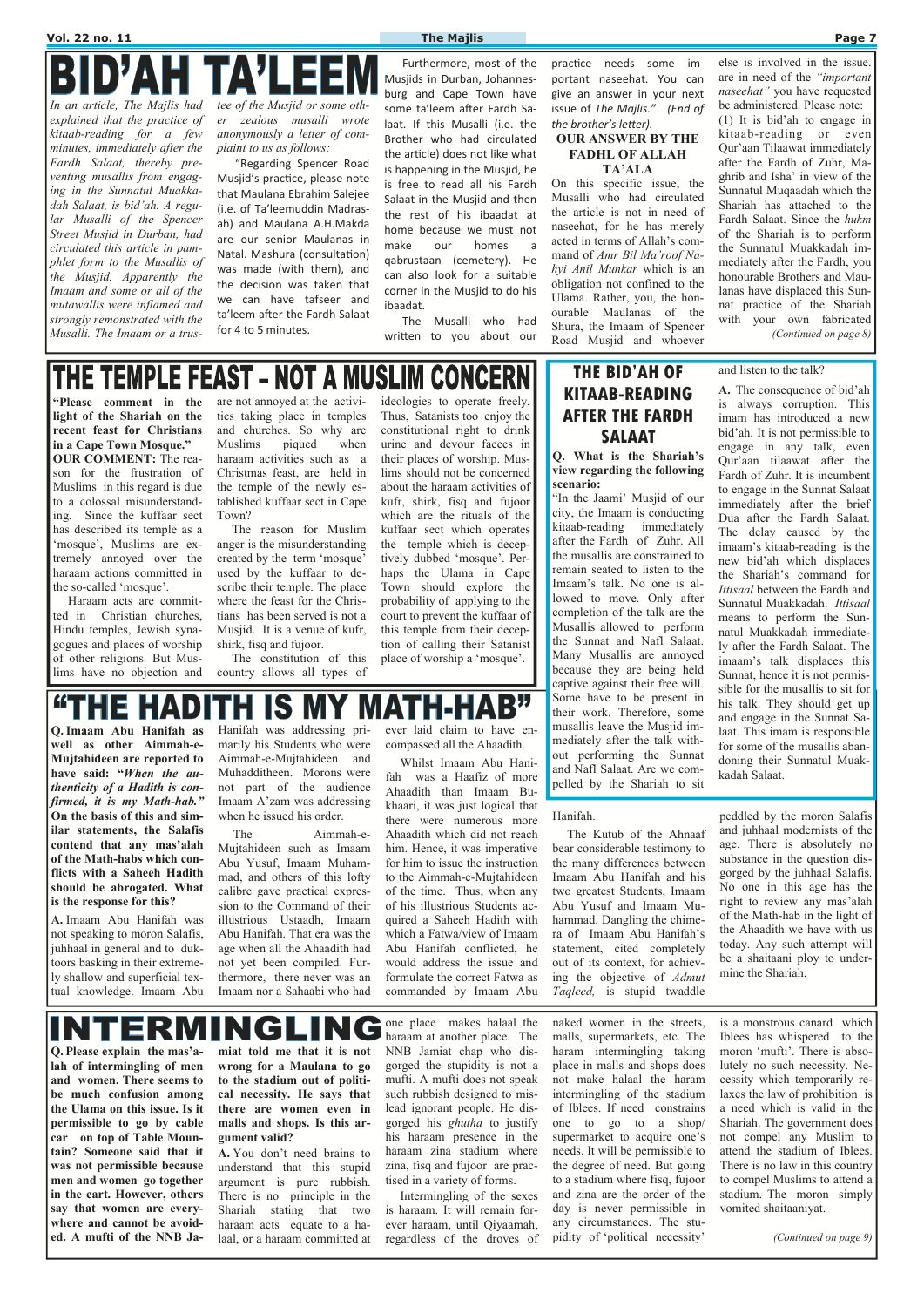#### **'MUDHI** IJ Е

basis of grossly spurious arguments and their haraam policy of dubious *'hikmat'* which in reality is *Kitmaanil Haqq (Concealing the Truth).* And all of this is for the sake of the dunya. They abstain from *Amr Bil Ma'roof* and they are quite vociferous and vigorous in their endeavours to create obstacles for those who engage in *Amr Bil Ma'roof.* Consider the current tussle between the Office of the Jamiatul Ulama KZN and its *Amr Bil Ma'roof Nahyi Anil Munkar Department.* The Jamiat was created by the seniors for *Amr Bil Ma'roof.* Islam imposes this obligation on the Ulama. But, the Jamiat's Office with its Executive have abandoned this Waajib Responsibility, and it (the Jamiat's Office) is actively supporting the Ahl-e-Baatil, Ahl-e-Bid'ah, the liberals, the modernists and even the Gulinists. The Jamiat's office has aligned itself with the conglomerate of Baatil, and is at war with its Department of *Amr Bil Ma'roof Nahyi Anil Munkar* which is doing nothing but proclaiming the Haqq. Yet the Jamiat KZN (i.e. its Office/Executive) is not opening its mouth against Baatil and Haraam.

 The Jamiat in the Johannesburg region has long ago lost Islamic credibility. It is now known as the *No Name* 

*Brand Jamiat (NNB Jamiat).* It is a confirmed clique of Satanists or men under the spell of shaitaan. The silent majority of Ulama who are supposed to be members of the Jamiat over there are also "Dumb Devils". They condone the haraam activities of the Reverend Abraham Bham who runs the office in their name. Fisq, Fujoor and Bid'ah are given Shar'i respectability and acceptability by the league of Iblees who is in charge of the NNB Jamiat's office in Fordsburg.

As far as the *mudhilleen* of the MJC (Muslim Judicial Council) are concerned, their *dhalaal (deviation), fisq* and *fujoor* are historical facts. It is nothing new. Nothing to be surprised about. Their primary concern is the money, not so much the *jaah (name and fame*) objective. This latter objective is the primary goal of the two Jamiats (the NNB Jamiat and since recently the KZN Jamiat) as is evidenced by it having become the bedfellow of the baatil uucsa and the MJC ulama-e-soo'. They cherish unity with the Ahl-e-Baatil more than unity with the Ahl-e-Haqq.

 The 'halaal' friendly concept is in reality haraam friendly disguised with a stupid veneer too flimsy to conceal its *satr-e-ghaleez.* Even morons consuming carrion understand that 'halaal'

friendly is in fact HARAAM friendly. It is another satanic stunt to halaalize haraam. Get Muslims to sit alongside liquor and pork. Gradually they will be desensitized into gluttonous consumption of liquor and pork. Rasulullah (sallallahu alayhi wasallam) said:

*"Whoever believes in Allah and the Day of Aakhirah should not sit at a maaidah (cloth, venue, restaurant, etc.) where liquor is served."* 

*(2) Shaikh Habib Umar is in South Africa. He is an Arab and says that he is from the family of Nabi (sallallahu alayhi wasallam). But he promotes the Barelvi school of bid'ah, etc. Please comment.*  **ANSWER:** A member of the august and noble Family of Rasulullah (sallallahu alayhi wasallam) is supposed to be doubly diligent in observance of the Sunnah and upholding the Haqq of the Shariah. Being a member of the Noble Family of Nabi-e-Kareem (sallallahu alayhi wasallam) will not avail him if he grovels in Bid'ah and propagates Bid'ah. He may be from the Noble Family, but he has set himself up in opposition to the Sunnah and Ta'leem of his noble and glorious Father, Muhammadur Rasulullah (sallallahu alayhi wasallam).

 Rasulullah (sallallahu alayhi wasallam) told his beloved daughter, the Queen of womankind and the Leader of Women in Jannat, Hadhrat Faatimah (radhiyallahu anha) that she should take care of herself, for he does not know what will happen on the Day of Qiyaamah. It will be a Day when it will be every man for himself. No one will be able to intercede on behalf of anyone without Allah's Permission. Barelwis are Qabar Pujaaris (Grave-Worshippers). Bid'atis are described in the Hadith as *Kilaabun Naar –the Dogs of the Fire.* It is lamentable and despicable for this Shaikh to promote the graveworshippers despite being from the Honourable Family of Rasulullah (sallallahu alayhi wasallam) whose fundamental Message was Tauheed and the destruction of shirk.

*(3) Another sheikh who frequents Cape Town is Shaikh Ninowy who also claims to be from the Family of Nabi (sallallahu alayhi wasallam). He says that Shiahs are Muslims, and sometimes criticizes Hadhrat Ameer Muawiyah (radhiyallahu anhu). He promotes Bid'ah such as moulood, etc.* 

**ANSWER:** South Africa has become a fertile ground for the Bid'atis, Shiahs, Salafis, Fussaaq and Fujjaar *aimmah mudhilleen.* The country is becoming the capital of *dha-* *laal, bid'ah, fisq* and *fujoor*,

all promoted by foreign imposter 'scholars' who come here for the boodle, name and fame. Their success here is due to the ignorance of the masses, the co-operation of the ulama-e-soo' and the silence of the "Dumb Devil" molvis who have welded their lips despite understanding the baatil of the followers of Iblees who masquerade as Ulama and Mashaaikh. The Ninowy character is another *mudhil* who moves around with his rock 'n roll troupe of mawlid performers. We have just now released our booklet in refutation of these haraam, bid'ah moulood / meelaad / mawlid shenanigan performances. Perhaps in the near future, they will add more colour and flamboyance to their vociferous mawlid parties by inviting the Coons of Cape Town to strike up their guitars and banjos when the mawlid songs are being disgorged. The mawlid gang has yet to pull out more garish stops for gyrating and tripudiating

 May Allah Ta'ala save the Ummah from the snares of the *aimmah mudhilleen* who are all agents of Iblees. Hadhrat Umar (radhiyallahu anhu) said that the demolition of Islam is brought about by the "slipping" ulama. Hadhrat Abdullah Ibn Mubaarak (rahmatullah alayh) said that two groups of villains have damaged Islam the most: The evil kings and the evil ulama.

## BID'AH **TA'LEE**

#### *(Continued from page 1)*

practice of ta'leem immediately after the Fardh. In so doing, you all are guilty of having introduced a *bid'ah sayyiah (evil bid'ah)*. You have displaced the Sunnah practice of *Ittisaal (immediate attachment)* between the Fardh and Sunnatul Muakkadah with your own personal bid'ah. The Fuqaha have explicitly ruled the importance and necessity of maintaining *Ittisaal.* But in flagrant violation of the Shariah's *Ittisaal* practice, you all have given preference to your personal fabrication. So understand this fact clearly. (2) In determining the *Haqq,*  the majority is not a principle

of the Shariah. The *Haqq* is a Shar'i determination which no majority can override. So what the 'majority' of Musjids in Durban, Johannesburg and Cape Town do is bunkum bid'ah, the effect of which is the Wrath of Allah Ta'ala.

(3) The decision of the Shura has to be compulsorily set aside as baatil.

(4) Your advice about 'making the house a qabrustan' is misdirected and insincere. You have used a Hadith in a futile attempt to justify bid'ah and as a 'wise' crack against the Musalli. If you are sincere in believing that performance of the Sunnah Salaat in the Musjid is tantamount to converting the homes into cemeteries, then your home and the homes of all of those in your Musjid and in the majority of Musjids in Durban, Johannesburg and Cape Town are 'cemeteries' because all of you perform the Sunnat and Nafl Salaat in the Musaajid. It is rare for people to perform their Sunnat and Nafl at home.

 The practice of performing Sunnat and Nafl in the Musjid is fourteen centuries old. We need not provide further *daleel* because you and the honourable Maulanas you have mentioned also perform their Sunnats and Nafl in the Musjid, and these honourable Maulanas are aware that Hadhrat Masihullah (rahmatullah alayh) whom ostensibly they follow, also used to perform his Sunnat and Nafl in the Musjid.

 Furthermore, you are not qualified to cite a Hadith and proffer its tafseer. The relevant Hadith does not imply that performance of the Sunnat-e-Rawaatib in the Musjid transforms the home into a qabrustaan. To keep the home alive and vibrant with *Noor* it is incumbent to perform at home Tahajjud, Ishraaq, Dhuha, Tahyatul Wudhu, Salaatul Awwaabeen, Tilaawat and Thikr. Abandonment of these vital acts of Ibaadat transforms the home into a cemetery, and the homes of most people have indeed become graveyards since they have abandoned all of these acts of ibaadat, and on the con-

trary, introduced the one-eyed dajjaal (the television) and other evils into their homes. So brother, you and the honourable Maulanas and mutawallis of the Shura should offer naseehat on these issues instead of becoming adversaries

#### of the *Haqq.*

(5) Your Musjid's *bid'ah ta'leem* at the inopportune juncture will disturb the concentration and peace of mind of any musalli who selects some corner of the Musjid for his ibaadat. In addition, many of the participants in the *bid'ah ta'leem* will glare stupidly at any musalli who breaks ranks to separate himself from the collective bid'ah. The congregational act is an indirect application of pressure for all to remain seated. The one who separates himself from this congregational bid'ah is viewed as 'disrespectful' whilst those who are participating in the bid'ah are in reality disrespectful to the Law of Allah Ta'ala.

*Salaam on those who follow the Hidaayat of the Deen.*

#### *(Continued from page 7)*

## Haafiz Ibn Hajar is such a



Mountain of Hadith which will demolish anyone on whom it falls. Nevertheless, he lacked depth of understanding in Fiqh." *(End of Malfooth)* 

 The Bid'atis believe that Rasulullah (sallallahu alayhi wasallam) appears at their meelad functions, hence they stand in respect. Besides the fact that this belief entails shirk since it ascribes the attribute of Omnipresence to Rasulullah (sallallahu alayhi wasallam), justifying it on the basis of the aforementioned Hadith, is palpably untenable and baseless. The arrival of the chief for whom standing in respect was ordered was a fact of reality. It was not imagination. The chief was visibly present. On the contrary, there is absolutely no *daleel* in the Shariah to confirm that Rasulullah (sallallahu alayhi wasallam) arrives at the myriad of meelaad functions conducted all over the world at one and the same time. Thus the *qiyaas* of Haafiz Ibn Hajar and Allaamah Suyuti is *faasid.* It lacks validity and is baseless.

## **UBBAAD AND QURRAA'** *(Continued from page 6)* **QIYAAM**

*Ubbaad = worshippers Qurraa = Qur'aan reciters (qaaris).* 

*"In aakhiruz zamaan (the end of times – times in proximity to Qiyaamah), there will juhhaal ubbaad and fussaaq qurraa." (Hadith)*  The qaaris of show and money, and the halqahthikr, bid'ati worshippers, the mass I'tikaaf crowds, etc. are conspicuous Signs of Qiyaamah mentioned in this Hadith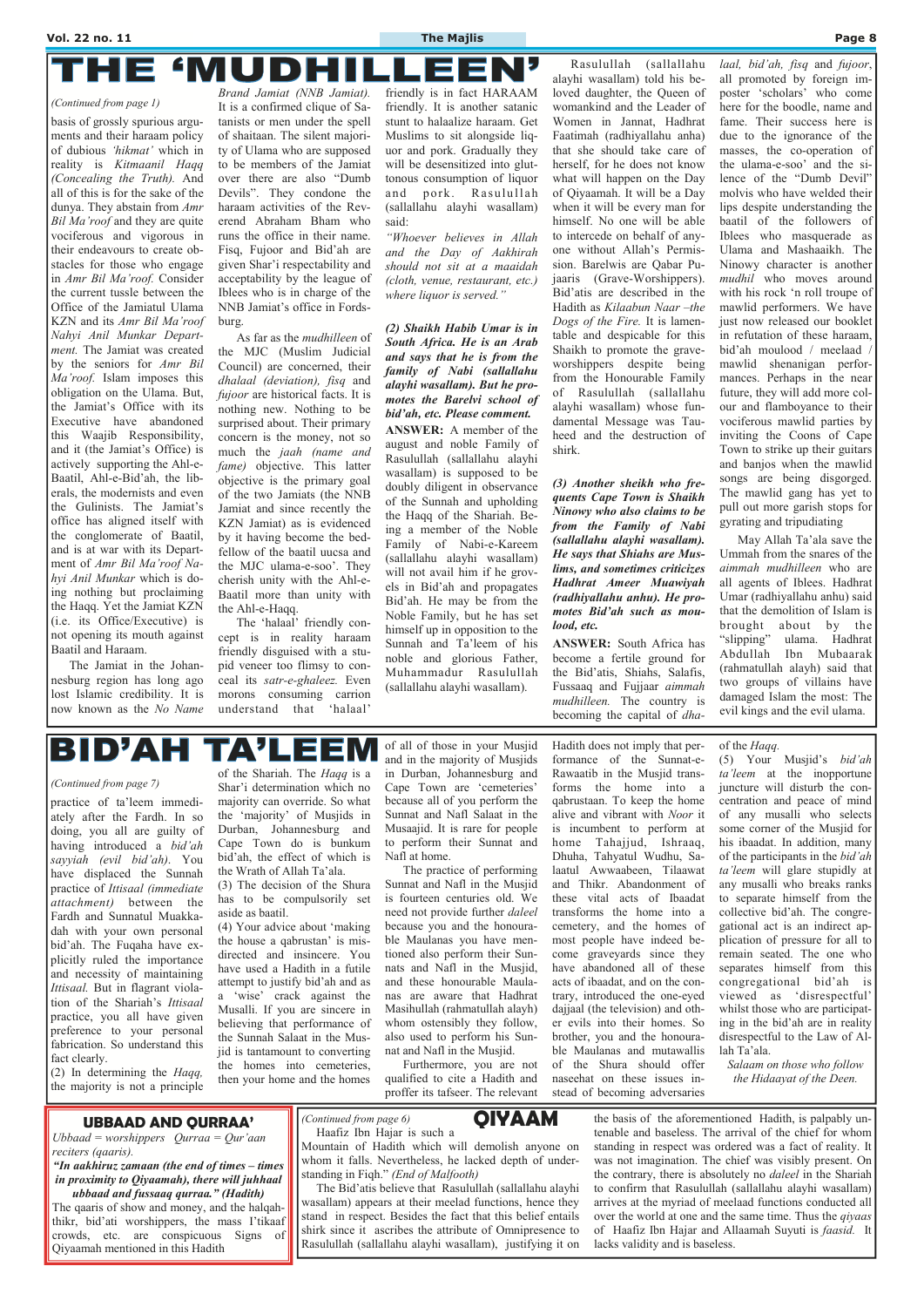#### **Vol. 22 no. 11 The Majlis Page 9**

# WHATSAPP AND A SISTER'S LAMENT

The other night while laying in the bed, my husband was as usual busy on his WhatsApp. He belongs to a few chatgroups. He spends hours sometimes up to four hours straight, texting. As you can imagine they only talk, *fuzool*  and rubbish, especially if you know the kind of people that are on the group — "Birds of a feather flock together". They even have braais to consummate this relationship on the WhatsApp. He is on the phone even at Fajr time before he even goes to the toilet. He even delays Maghrib Salaat by half an hour.

He doesn't like me because I disapprove of this satanic behaviour. Six months ago when he upgraded his phone and got WhatsApp, it brought a misery and a worse dimension in our lives. He would put any teenager to shame. He doesn't even read books anymore. On many occasions I wanted to bring this issue to Moulana's notice, about this agent of Shaitaan which is bringing about so much of fitnah in everybody's homes. This is a universal fitnah. In fact it is worse than TV. People are using this WhatsApp Iblis for futile and haraam entertainment 90% of the time. You can send video clips, etc. to each other.

till you are blue in the face. Just go! Just leave me!" I asked him if it is a Talaaq, he said: "No!"

 Somebody put it so aptly-It's the halaal T.V. *(In fact, television recedes into oblivion in front of the shaitaaniyat of this vile, immoral contraption – The Majlis).* While laying in the bed my husband

was on WhatsApp and each time a message comes through, it makes a ding-dong sound. This ding-donging carried on for over an hour. I asked him nicely to switch off the volume but he ignored me. After another hour of this I went to sleep in another room. So enraptured was he in the haraam that he didn't even realize this until midnight when he got off his chat. It was so peaceful that I did it again .

 The next day in an argument over food, he said: "Take your children and get out". "I can't bear the sight of you, you are old and ugly. I don't want to see your face ."Pack your bags and go stay at your mother's house

 What is my position in the Shariah. If I leave here I have no intention to have any contact with him whatsoever. He can have contact with his children. *(End of the Sister's lament.)*

(1) You are still in his Nikah. Since he had explicitly negated Talaaq, the harsh, insensitive litany of haraam pejoratives he had uttered do not represent Talaaq.

(2) If you are determined to leave, endeavour to leave with his permission. If you leave with his consent, he will still be responsible for your maintenance while you will

be living with your parents. If he refuses



to maintain you, you will then have valid grounds for lodging an application for annulment of the Nikah.

 If you leave without his consent, he will have valid grounds for denying maintenance. You will then be in a limbo. You will not have grounds for annulment.

(3) If you are able to make Sabr and tolerate his injustices and haraam conduct, you will, Insha-Allah, attain the rank and thawaaab of a Shaheed (Martyr).

(4) The Shariah's Fatwa on the WhatsApp issue appears on this page.

#### ONS D P F

**Q, I would like your advice on the following products: Honey Whole** 

### **Wheat: Ingredients**

WHOLE WHEAT FLOUR, WA-TER, HONEY, SUGAR, WHEAT GLUTEN, YEAST, WHEAT BRAN, SOYBEAN OIL, SALT, MONO-GLYCERIDES, CALCIUM PROPIONATE (PRESERVATIVE), DATEM, CALCIUM SUL-FATE, GRAIN VINEGAR, CITRIC ACID, SOY LECI-THIN, CALCIUM CAR-BONATE, WHEY, NON-FAT MILK

### **Healthy Multi-Grain: Ingredients**

WHOLE WHEAT FLOUR, WA-TER, SUGAR, WHEAT

GLUTEN, BROWN RICE, CORNMEAL, OATS, WHEAT BRAN, YEAST, CELLULOSE FIBER, SOYBEAN OIL, BLACK & WHITE SESAME SEEDS, SALT, MOLASSES, DATEM, CALCIUM PRO-PIONATE (PRESERVATIVE), MONOGLYCERIDES, CALCIUM SULFATE, POPPY SEEDS, GRAIN VINEGAR, SOY LECI-THIN, CITRIC ACID, CAL-CIUM CARBONATE, NUTS [WALNUTS AND/ OR HAZELNUTS (FILBERTS) AND/OR AL-MONDS], WHEY, NON-

### FAT MILK **Low Fat Cottage Cheese**

Organic Cultured Pasteurized Skim Milk, Organic Pasteurized Cream, Organic Nonfat Milk, Citric Acid, Salt, Organic Guar Gum, Organic Locust Bean Gum, Acidophilus and Bifidus Cultures, Vitamin A Palmitate, Enzymes.

**Are these products halaal? A.** Rasulullah (sallallahu alayhi wasallam) said: *"Sin is that which agitates your conscience."* Another Hadith says: *"Seek a fatwa from your heart."* It is the agitation of your conscience which is the effect of Imaan that has constrained you to seek a fatwa from us for these poisonous products produced by the kuffaar. Instead of seeking a fatwa from us, if you look into your heart and seek a fatwa as commanded by Rasulullah (sallallahu alayhi wasallam),

**INTERMINGLII** *(Continued from page 7)* 

you will receive the 'unanimous' fatwa of *hurmat*, i.e. prohibition, which requires you to abstain from all these products loaded with poisons and perhaps even swine ingredients, all camouflaged with 'swear words' which the average person can hardly pronounce. All these mysterious ingredients with chemical designations must necessarily extract a disastrous toll from the health of the human being, the effects of which he will rue in later life when physicians fail to diagnose and prescribe correctly. Without hesitation, the fatwa is that all of these products are **HARAAM,** and confound the 'halaal' logos of the haraam carrion-halaalizing agents of Iblees.

 Some of the 'swear words' with possible pig origins are: *monoglycerides, calcium propionate, datem, sulphate, cellulose fibre, whey, acidophilus bifidus cultures, palmitate and enzymes.* Follow the instruction and advice of the Qur'aan Majeed, and both your physical and spiritual health will be assured: *"O People! Eat from the earth that which is h a l a a l a n d t a y y i b (wholesome), and do not follow in the footsteps of shaitaan (by devouring haram and mushtabah). Verily, he is for you an avowed enemy. Verily, he instructs you only with immorality and evil, and that you fabricate about Allah what you know not."*

 $\blacksquare$  $\blacksquare$ 

**The internet** and its many facilities are instruments of use and misuse like all other instruments and devices which are *per se* permissible. If a permissible instrument is misused or used in conflict with the Shariah or utilized immorally, it will obviously be HARAAM, just as zina, liquor, interest, etc. are haraam. This ruling applies to all instruments which are *per se* permissible, e.g. radios, cell phones and innumerable other devices.

If the WhatsApp medium is used strictly for permissible and necessary communication, it will be permissible. If misused, it will be haraam. In the current context, WhatsApp, cell phones and computers are haraam for children. The sin of destroying the Akhlaaq and ruining the Imaan of children with these vile, shaitaani contraptions of immorality settles on the parents if the children are nabaaligh, and if baaligh, on both the children and the parents. The prohibition of WhatsApp multiplies manifold as far as girls are concerned. It introduces them to a world of fisq, fujoor, kufr, prostitu-

tion and satanism. Their Akhlaaq are utterly corrupted and destroyed. This very same ruling of prohibition applies to males who utilize this medium for haraam as the sister's husband. In fact, most are using WhatsApp for haraam. And it applies to wives as well. Husbands too have written complaining about the zina relationships which their wives have struck up via the internet, and vice versa. The *hurmat* applies across the board – to all and sundry. Ulama, Madrasah students, husbands, wives, children, the rich and the poor are all entrapped in the internet snares of Iblees. We are well aware of the internet vices – fisq and fujoor – immorality and zina – which even molvis, sheikhs and madrasah students perpetrate. Shamelessly, and without the slightest concern and fear for Allah's perma-

nent Presence and the presence of the two Recording Malaaikah, do even the personnel of Ilm indulge in the internet filth. It is therefore no surprise to see the mass of ulama-e-soo' being churned out by the madaaris of this era. It never occurs to them that Maut may strike precisely at the moment when they are trapped in the internet zina. The sister, pouring out her lament, said that 90% of those addicted to the WhatsApp Iblees are entrapped in the haraam filth being disgorged like effluvium and sewerage waste. Her observation is an understatement. Perhaps 98% of people are mired in the moral effluent excreted by the device of Iblees. There is no doubt that misuse of WhatsApp and other similar social media apps such as Facebook are Haraam.

*Umara are the rulers –* 

*The Fuqara are the saints –* 

*(Continued from page 1)*  $\bigcirc$   $\bigcup$   $\bigcirc$   $\bigcirc$   $\bigcirc$   $\bigcirc$   $\bigcirc$   $\bigcirc$   $\bigcirc$   $\bigcirc$   $\bigcirc$   $\bigcirc$   $\bigcirc$   $\bigcirc$   $\bigcirc$   $\bigcirc$   $\bigcirc$   $\bigcirc$   $\bigcirc$   $\bigcirc$   $\bigcirc$   $\bigcirc$   $\bigcirc$   $\bigcirc$   $\bigcirc$   $\bigcirc$   $\bigcirc$   $\bigcirc$   $\bigcirc$   $\bigcirc$   $\bigcirc$   $\bigcirc$   $\big$ 

*kings, sultans, governments. Shaikhs of Tareeqat). When the pious, the buzrugs, the the Deen of the masses bethe Ulama become corrupt, comes corrupt. When the Umara are corrupt, the economy of the country becomes corrupt and bankrupt. When the Fuqara become corrupt, the spiritual hearts of the masses become corrupt and darkened."* 

 In this age, all three of these groups are corrupt and rotten to the core, hence there is misery, corruption, degradation and humiliation in all affairs of the Ummah.

 The analogy of the haraam cable car with malls and shops is ridiculously stupid. There is no need waste time and brains explaining this obvious prohibition. It is not permissible to go by cable car since men and women are cooped up together in a haraam manner for an objective which according to the Shariah is *lahw-la'b (futility and play – haraam amusement)* which is the antithesis of the objective of life on earth.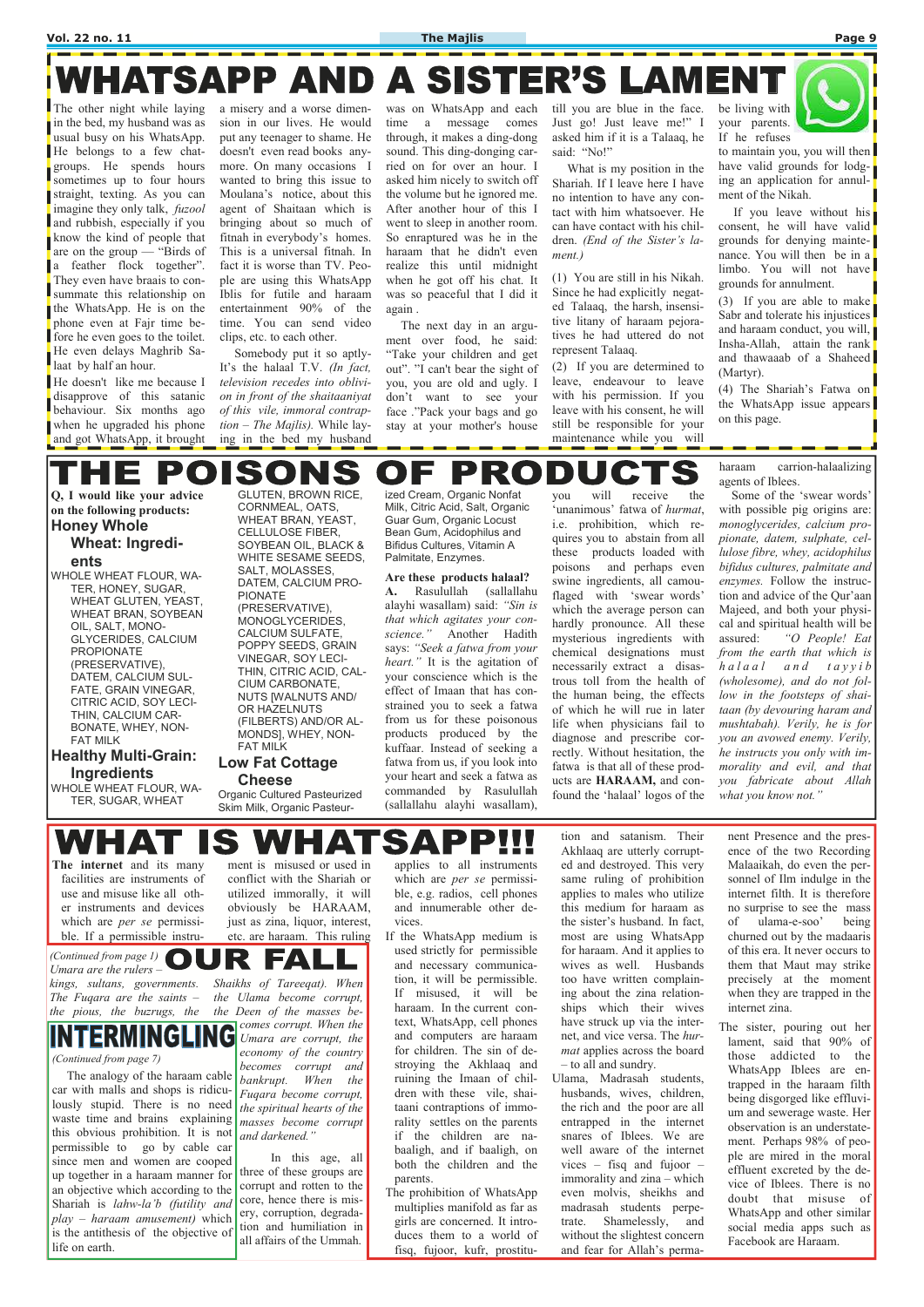**KZN's Department of Amr Bil Ma'roof-Nahi Anil Munkar a group of Ulama Haqq?** 

**A.** From the contents of their pamphlets it appears that the Department of Amr Bil Ma'roof of both the Jamiat KZN and Daarul Ihsaan are Ulama-e-Haqq. Just make dua that they stay on the Haqq. There is no enduring confi-

groups flip overnight. Always make dua for *istiqaamat*.

#### **THE DEPARTMENTS OF MA'ROOF AMR Q. Is the Jamiatul Ulama**  dence anymore. People and faasiq-faajir-zindeeq type of The condition of these so-

 Just look at the deplorable condition of the NNB Jamiat of Fordsburg. Once upon a time it was the only Jamaat of Haqq in South Africa. Pious seniors in Transvaal had originated the Jamiatul Ulama Transvaal way back in the 1930's. To day, with the new breed deobandi-bid'ati-salafimolvis at the helm of the Jamiat, it has been transformed into a haraam *mudhil* group of liberals and modernists camouflaging their *zanadaqah* beliefs and their flagrantly *fisq* and *fujoor* misdeeds with deobandi style kurtahs and Sunnah beards to bamboozle and deceive the masses. There is not even a slight fragrance of Deobandi'ism in these louts of the NNB Jamiat.

called 'ulama' is so deplorable and distressing that it is difficult to believe that Salaat performed behind them is valid. While we hesitate to outrightly slam the fatwa of kufr on these vagabonds masquerading as Ulama, we do advise that if anyone has the misfortune to perform Salaat behind any of these liberal miscreants, he should repeat it.

 So make dua that this new phenomenon of Amr Bil Ma'roof-Nahyi Anil Munkar departments stay on the course of Haqq. Rasulullah (sallallahu alayhi wasallam) said: *"Imaan is suspended between fear and hope."* We do not know what the morrow holds for us. May Allah Ta'ala save our Imaan and keep us steadfast on Imaan and the Haqq right until the very last moments of our life on earth.

#### for physical ailments **SPIRITUAL** REMEDIES

Allah Ta'ala raised Rasulullah (sallallahu alayhi wasallam) to deliver to mankind the Message of Tauheed which he presented in its unadulterated form, pure from every vestige of kufr and shirk. The Tauheed of Islam is vehemently uncompromising. There is no harmonious chord between Islamic Tauheed and any other religion or ideology.

The mission of the Ambiya

was only to deliver the Haqq of Allah's Message without striking a balance with kufr and shirk. Islam offers not the slightest quarter for any dalliance with any religion and ideology. By Allah, the Qur'aan says, the Deen is only Islam.

 Declaring the Deen of Allah Ta'ala unequivocally and with the greatest clarity precluding all notions of a possi-

fails to cure  $-$  in the majority of cases, physical medicine and remedies are ineffective – then no one complains.

> ble harmonious inclination to other faiths and ideologies, Nabi Ibraaheem (alayhis salaam) said to the mushrikeen:

> *"(Remember) when Ibraaheem said to his father and his nation: 'What are you worshipping?' They said: 'We worship idols and we shall be steadfast (in worshipping) them.*

> *He said: 'What, do they hear you when you call, or do*

*they benefit you or harm you?' They said: '(No), but we found our forefathers doing so (i.e. worshipping these idols).' He (Ibraaheem) said: 'You and your forefathers, verily are my enemies, except the Creator of all the worlds (He is my Friend)…….(Ash-Shu'raa, Aayaat 72 – 77)* 

 Describing the firmness of Nabi Ibraaheem (alayhis salaam) and of his followers who rejected every compromise with alien religions and ideologies, the Qur'aan states: *"There was most certainly a wonderful example for you in Ibraaheem and those who were with him when they said to (their kuffaar) people: 'Verily, we dissociate from you and from that (idols) which you worship besides Allah. We reject you, and enmity and hatred have become*  *apparent between us and you forever (O Mushrikeen!). (And this mutual animosity will continue) until you believe in the One Allah….." (Al-Mumtahinah, Aayat 4)* 

 This was the clarity which Allah Ta'ala commanded the Ambiya to adopt when presenting the Deen to the kuffaar. Muslims are not permitted to listen to the 'da'wat' of the kuffaar. We are instructed by Allah Ta'ala to deliver the clear Message of Tauheed without proferring an attentive ear to the kufr and shirk of the satanic ideologies of other religions and cults. Participation in interfaith seminars, conferences and conventions are not permissible. While Muslims can live harmoniously with non-Muslims, toleration of their kufr and shirk beliefs is haraam.

FAECES VA I

Many spiritual remedies for physical sicknesses are mentioned in the Ahaadith. For e x a m p l e, Rasulullah (sallallahu alayhi wasallam) said that Surah Faatihah is a cure for every sickness. Surah Falaq, Surah Naas, Aayatul Kursi, etc. are cures for the afflictions of *sihr* and the like. The Auliya too have prescribed a variety of spiritual remedies for physical diseases.

 H a d h r a t U m a r (radhiyallahu anhu) had prepared a Ta'weez in which he wrote *Bismillaahir Rahmaanir Raheem* as a cure for headaches.

> Hadhrat Maulana Ashraf Ali Thanvi (rahmatullah alayh) said: "The Author of Durre Mukhtaar, Shaami and others are only • *naaqil (narrators)*. However, they lacked affinity with Fiqh which is an intrinsic attribute. Hadhrat Gangohi (rahmatullah • alayh) had some affinity with Figh. It is my opinion that *Tafa***qquh** has disappeared since the past three centuries."

 There are several factors which regulate the efficacy of spiritual remedies. When the spiritual remedy seems to be ineffective, not curing the patient, he sometimes doubts the veracity of the remedy. However, if a physician's remedy

 Someone asked a Buzrug to explain why the recitation of Surah Faatihah by a Sahaabi would bring immediate relief and cure to the patient while nowadays reciting the Surah many times does not yield the same results. The Buzrug explained that the efficacy of the spiritual remedy, among several requisites, also depends on the type of person reciting the Surah/Aayaat.

 A Hakeem's prescription usually consists of medicine and a diet. Without observing the diet, the medicine will be ineffective. The medicine may not be faulted by a person who does not adhere to the prescribed diet. Spiritual remedies are incumbently accompanied by spiritual diets. The spiritual diet is strict ob-

servance of the Shariah and adoption of the Sunnah in everyday life. Abstention from sin and futility is an essential factor for the efficacy of the spiritual remedy.

 A patient whose eyes are filled with zina, television and internet muck and filth cannot complain if he finds the spiritual remedy to be ineffective. A vulgar tongue should not expect the efficacy of Surah Faatihah. Rasulullah (sallallahu alayhi wasallam) spoke the Truth, but the patient's Imaan is corrupt. Not only is his physical body sick, his very Imaan is diseased and reeks of the abhorrent stench of sin. Hence, the Mashaaikh advise a patient to recite *Istighfaar* in abundance. *Istighfaar* and *Tauabah* are cures for the diseased Imaan and heart.

 A patient who has usurped the *Huqooq (Rights)* of people should not be surprised when Surah Faatihah, etc. appear to be ineffective. A man who has committed *zulm* whether on people or animals, should attribute the lack of beneficial results of the remedy to his *zulm.* Once a governor in Iraq became bed-ridden with an incurable disease. All the hukama (plural of hakeem) had given up hope. Death was imminent. A confidante of the governor advised the governor to send for a Buzrug who lived in a hut on the outskirts of the city, and to request him to make Dua for Shifa' (Cure). This was the only and the last hope.

 When the Buzrug was ushered into the presence of the governor confined to his bed, he (the governor) pleaded for Dua. The Buzrug responded that no amount of Dua will avail as long as he does not make amends for the *zulm* he has committed on people. He said: *"How can I supplicate to Allah Ta'ala when your prisons are filled with Mazloomeen (oppressed)?"*  The governor ordered the immediate release of all prisoners. The prison gates were opened and all inmates released.

 Even before the Buzrug had completed his Dua, the governor was cured. To express his gratitude and appreciation, the governor presented a bag of gold coins to the Buzrug. However, the Buzrug declined the gift and departed.

 When Allah's Shariat is flagrantly flouted and mocked – when sins are justified – when the Sunnah is abandoned – when the rights of creation are trampled on, and when internet and television vice and immorality have become acceptable, then there should be no surprise when the spiritual remedy does not have the effect for which it is prescribed.

## **NTERFAIT** S KUFR

A natural propensity of kufr is love for *najaasat* (filth and impurity). Thus, it is seen that kuffaar are naturally drawn to *najaasat* like a magnet attracting steel. The Creation of Allah Ta'ala teems with billions of species of pure and wholesome substances, but the brains of kuffaar are naturally attracted to *najaasat and brutality.* 

 While there exist innumerable beneficial and valuable things in the plant, mineral and stone kingdoms in which

Allah Ta'ala has created benefits and cures for mankind, the kuffaar's first choice is the filth of faeces, urine, blood, sputum, human placenta, and other impurities and organs of pigs and animals in general. Experimenting on live animals and inflicting excruciating pain to them are all justified in the name of medicine and making money.

 The latest invention of the kuffaar is faeces-water. Faeces is scientifically converted into what they term

'delicious' water. Bill Gates, the Microsoft founder has produced 'pure' water by processing human faeces. Showing off his technological success, he drunk a glass of water made from pure excreta of humans. Mr. Gates watched as the faeces was fed into the processor, before drinking his faeces juice which is termed 'sewer sludge'. A man must indeed have a sewerage brain to perform the sewer task of drinking faeces juice. "The water tasted as good as any I've had out of a bottle."

# **TAFAQQUH**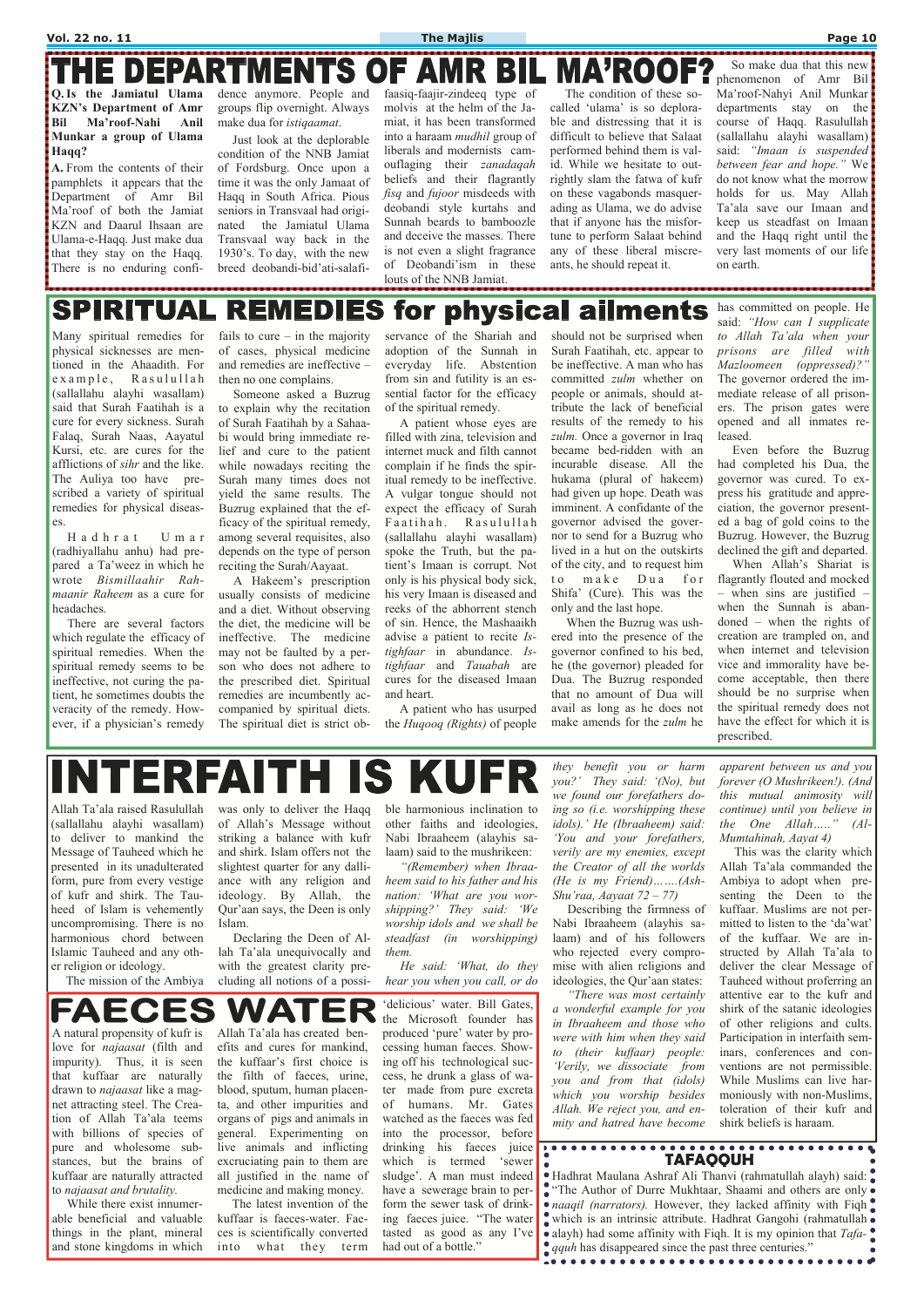# **DUBAI - SHAITAAN'S BIG BROTHER**

#### DUBAI SPENDS HALF A BILLION DOLLARS **ON THE NEW YEAR CELE-BRATIONS**

 "Informed sources said that the celebrations of the city of Dubai costs of the new year 2015, amounted to \$ 460 million, according to estimates from an initial, which is more than three times the cost of the launch of fireworks in all of Germany on the occasion of the new year, which amounted to 124 million euros (\$150 million).

 The sources, who declined to give their names in remarks told Anatolia Thursday, the cost would increase by about \$60 million for the previous year 2014, an increase of 15%, where the cost of the celebrations and then \$ 400 million, noting that the final cost may be approaching half a billion dollars .

 **The UAE has seen huge celebrations of the start of the new year, marked by fireworks lit up the sky of the state, amid demand from citizens, residents and visitors to watch the activities of the celebrations. The sources said: "The increase in the cost of the cele-** **brations this year due to the extended time the fireworks to break the previous world record."** 

**The Dubai has registered a world record in the Guinness Book of Records, while 2014 received its most dramatic fireworks display lasted for 6 minutes, and used the extruded 489.651."** 

 *(Dubai Business News)*

# UAE spends half a billion dirhams on HARAAM football shirt sponsorship

**Q. The following fatwa in**  *The Majlis* **was brought to my notice:** 

*"The son may, however, enter into a fresh partnership contract with the other partners on behalf of his father if they are agreeable."*

**I have noted the statement, the son in his capacity as the wali may enter into a fresh partnership contract, on behalf of his father. I would be obliged if you would kindly send me the** *nusoos* **in support of this statement which empower the wali of a partner, who is mentally incapacitated** *(al-junoon)* **to enter into a new partnership contract with the remaining partners. (I query this)** *"Because alj u n o o n n e g a t e s (contractual) capacity in a manner which precludes the possibility of (its) return except with rarity. (Al -Hidaayah and its* 

**A.** The fatwa in *The Majlis* is 100% correct. You have cited Al-Hidaayah and Ibn Aabideen as if this fact was ignored. Yet, the article, *Dissolution of a Partnership,* in which appeared the fatwa clearly mentions the factor of *al-junoon* being *mubtil.* That is, it is mentioned more than once in the article that mental incapacity terminates partnership. Thus your query is the effect of failing to apply your mind. Perhaps you were merely searching

for some point to criticize, hence you latched on to the statement which you perceived to be in denial of the element of insanity as a terminator of partnership.

 In our brief response to the question, we had mentioned thrice that due to mental incapacity the partnership has terminated. Thus, raising this factor in the context of our response is devoid of merit. If you are interested in *"nusoos"* we advise that you extend the parameters of your research. You will then quite easily discover copious *nusoos – juzwi nusoos –* to corroborate the Fatwa of *The Majlis.* We have no obligation to provide the *nusoos* you are so keen on.

 Furthermore, we are sure that you do possess at least sufficient rational ability to comprehend that the Shariah does not advocate the destruction of the wealth of minors, insane and mentally incapacitated persons. There is no scope in the Shariah for dumping their wealth in the sea. It is imperative, morally and legally, in terms of the Shariah for the Wali to safeguard the wealth of the minor/ insane person. It is immoral to allow the erosion and ultimate depletion of the wealth by maintenance expenditure and by the new creature called inflation. For your edification and benefit, while there is difference of opinion regarding the *Wujoob* of the Wali investing the wealth of the minor or insane person, there is unanimity in its permissibility. Wassalaam

# THE AUTHORITY OF THE **DEPARTMENTS OF AMR BIL MA'ROOF**

ball shirts," said the report. "The UAE's investment was actually non-existent less than ten years ago. It now tops the sponsorship investment table."

- *Many people have written to enquire about the newly formed Departments of Amr Bil Ma'roof-Nahyi Anil Munkar of Jamiatul ULama KZN and Darul Ihsaan of Durban. The gist of their query and confusion is: "Are these Departments of Amr Bil Ma'roof Islamically valid in view of the rejection stated by the parent bodies?"*
- **ANSWER:** The rejection and denial of Jamiat KZN and

*Shurooh, and Ibn*  obligation to answer to the *Aabideen).*  It is abstention from *Amr Bil Ma'roof* of the office workers which have constrained sincere Ulama of these bodies to initiate the Departments of *Amr Bil Ma'roof-Nahyi Anil Munkar.* These Departments of Haq are responsible to only Allah Azza Wa Jal. They are not paid employees like the office workers, hence they have no executive committees or to the office labourers who are paid workers. On the contrary, from the Islamic perspective, the office labourers and executive committees of these two organizations are subservient to their respective Department of *Amr Bil Ma'roof-Nahyi Anil Munkar.* The independence of these Departments of Haq is sacrosanct. The chanting and trumpeting against these Departments of Haq are bereft of Islamic substance. May Allah Azza Wa Jal guide and protect the Ahl -Haq.

Darul Ihsaan are of no significance. Their denial is worthless. The Haq cannot be denied into oblivion. While the Departments of Amr Bil Ma'roof are valid and upheld by the Qur'aan and Sunnah, the abnegation of the 'parent' bodies is *baatil* –not valid. These Departments of Haqq cannot be wished and willed away by denials. *Amr Bil Ma'roof-Nahyi Anil Munkar* is an obligation commanded by the Qur'aan and Hadith. The Ulama derive the right to occupy this

noble Office of Nubuwwat

in their capacity of being *Warathah (Heirs and Representatives)* of the Ambiya (alayhimus salaam). *Amr Bil Ma'roof* is a *Waajib* obligation, and it is the primary function of the Ulama-e-Haq.

Since the Ulama who have initiated these Departments of Haq in submission to the Qur'aanic command are from Natal, and also are members of these groups, they Islamically enjoy the entitlement of operating under the names of Jamiatul Ulama KZN and Darul Ihsan regardless of the chagrin of the liberals in the office whose function it has become to conceal and misinterpret the ahkaam of the Shariah, and to abstain from *Amr Bil Ma'roof-Nahyi Anil Munkar.* In fact, the office workers and the executive committees of these bodies have Islamically forfeited the right to designate themselves *Jamiatul Ulama* and *Darul Ihsaan.* They have abandoned their primary

function and obligation.

The UAE spent more on European football shirt sponsorship than any other country last year, with firms ploughing a staggering half a billion dirhams into teams.

Led by Emirates and Etihad, the deals saw the UAE overtake Germany in terms of total spent last year, shelling out Dhs593million, according to a report by sports marketing research company Repucom.

 Middle Eastern sponsorship, mainly led by the UAE and Qatar, has increased sixfold between the 2009/2010 and 2013/2014 seasons, said the report, and it now accounts for almost a fifth of sponsor spending in the European leagues.

 "The United Arab Emirates has emerged as the biggest single investor in the sponsorship of European team footIn Europe, Emirates sponsor Real Madrid, Paris Saint-Germain, Arsenal, AC Milan, Olympiakos and Hamburg, while Etihad sponsor Manchester City.

 The report said 20 of the largest European clubs are now sponsored by Middle East airlines.

Boutros Boutros, divisional senior vice president for Corporate Communications, Marketing and Brand at Emirates, said the airline's shirt deals have led to a major boost for the brand.

"Enhanced brand awareness has definitely brought commercial benefits and we have seen our operations grow in many countries after the sponsorship of a big event or club, " he said. "Emirates' objective in sponsoring some of the biggest global sports events has been to boost brand awareness and increase our profile alongside many other global brands.

# THE BROTHERS OF SHAITAAN

Following in the footsteps of shaitaan, the UAE, American backyard principalities have enormous amounts of money to squander down the sewerage drain in their haraam, immoral and obscene mundane pursuits. While hundreds of thousands of Muslim refugees living in squalor and poverty in refugee camps such as in Syria, and while millions of

poor and destitute Muslims all over the world are languishing in suffering, these Dubai/UAE shayaateen are satanically and obscenely squandering the bounties of Allah Ta'ala to surpass even the kuffaar in haraam indulgences, thereby ruining their salvation in the Aakhirah.

 Wealth has ruined the dunya and Aakhirah of these Bedouins for whom the West has created puppet states to serve its ends. Describing these juhhaal Bedouins who find themselves swimming in wealth, the Qur'aan Majeed says: *"Do not be (satanically) wasteful. Verily the (satanic) wasters are the brothers of the shayaateen, and shaitaan was most ungrateful to his Rabb."* 

## THE RIGHT OF THE CURATOR